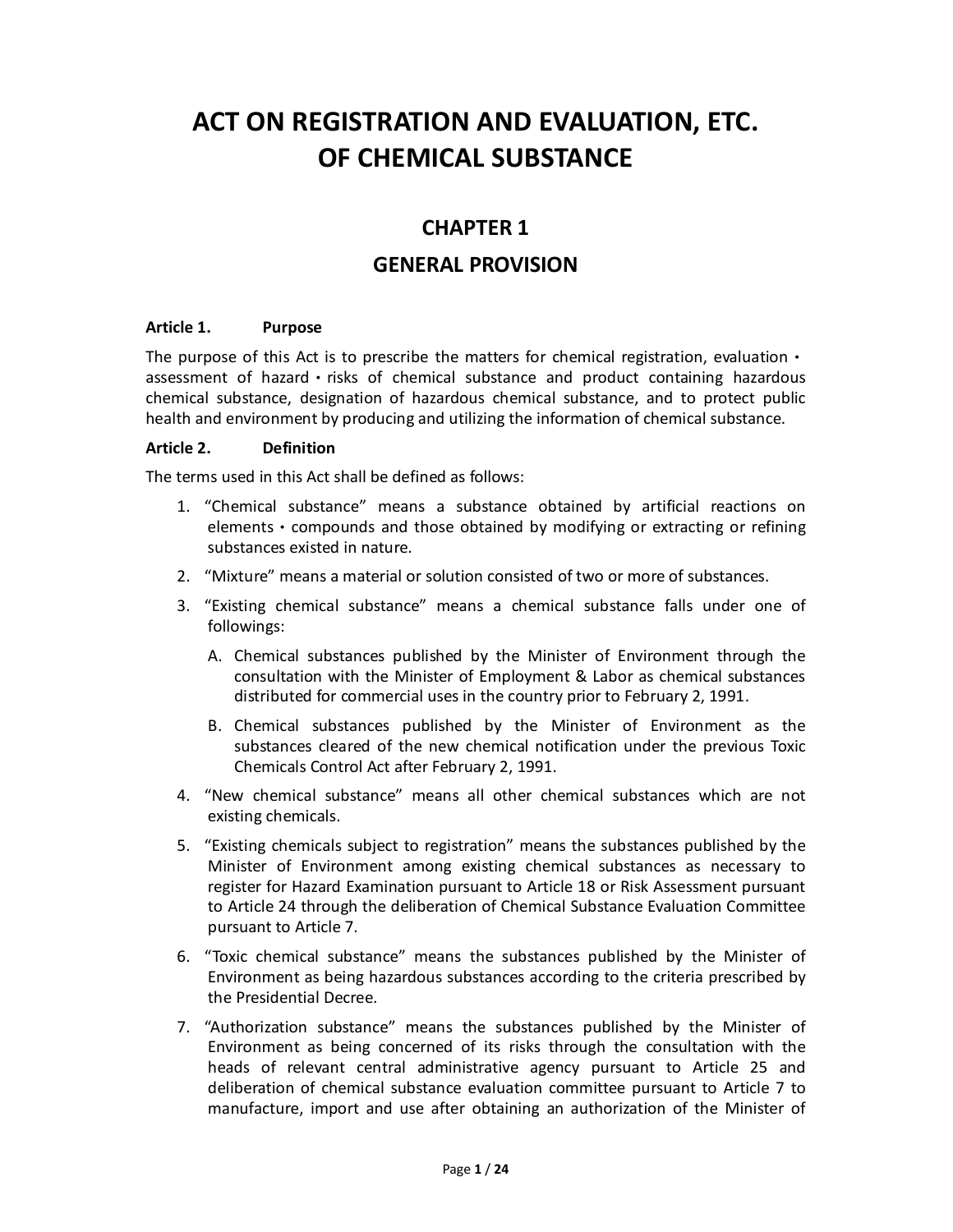Environment.

- 8. "Restricted substance" means the substances published by the Minister of Environment as being recognized for its high risks in using of specific application and published by the Minister of Environment through the consultation with the head of relevant central administrative agency pursuant to Article 27 and deliberation of chemical substance evaluation committee pursuant to Article 7 to prohibit from manufacturing, import, sale, warehouse · storage, transportation or use for such application.
- 9. "Prohibited substance" means the substances published by the Minister of Environment as being recognized for its high risks through the consultation with the head of relevant central administrative agency pursuant to Article 27 and deliberation of chemical substance evaluation committee pursuant to Article 7 to prohibit from manufacturing, import, sale, warehouse · storage, transportation or use for all application.
- 10. "Hazardous substance" means toxic chemicals, authorization substances, restricted substances, prohibited substances and other substances of hazards or risks or concerned of such hazards or risks.
- 11. "Hazard" means the intrinsic properties of chemicals that affect adversely to human health or environment such as toxicity of chemicals, etc.
- 12. "Risk" means the degree of damage that may cause to human health or environment when exposed to hazardous substances.
- 13. "Generic name" means a name used in place of an actual name of chemical substance for the purpose of data protection.
- 14. "Business entity" means a person who manufacturesㆍimportsㆍusesㆍsells a chemical substance for the purpose of business.
- 15. "Product" means each of following that are likely to result in the exposure of chemicals to consumers as final consumer goods or parts thereof and accessories.
	- A. Product consisting of a mixture.
	- B. Product of which the chemicals are not released during the course of uses and perform a certain function in a particular solid form.
- 16. "Risk concerned product" means the ones published by the Ministry of Environment in consultation with the head of relevant central administrative agency as it is concerned to pose risks to public health or environment among followings:
	- A. Product used mainly as household items by general consumers, such as Cleaner, Perfumery, Adhesives, Polish, Deodorizing agent, Synthetic detergents, Bleaching agent, Fabric softener, etc.
	- B. Products used to kill the harmful creatures, except human and animals, such as insect repellents, disinfectants, preservatives, or inhibit • interfere with the biological activity.

17. "Downstream user" means a person (in the case of a corporation, it shall limit to a corporation founded in Korea) who uses chemical substance or mixtures in the course of business activities; provided, however, that a person who manufactures • imports • sells chemical substance or mixture or consumers are excluded.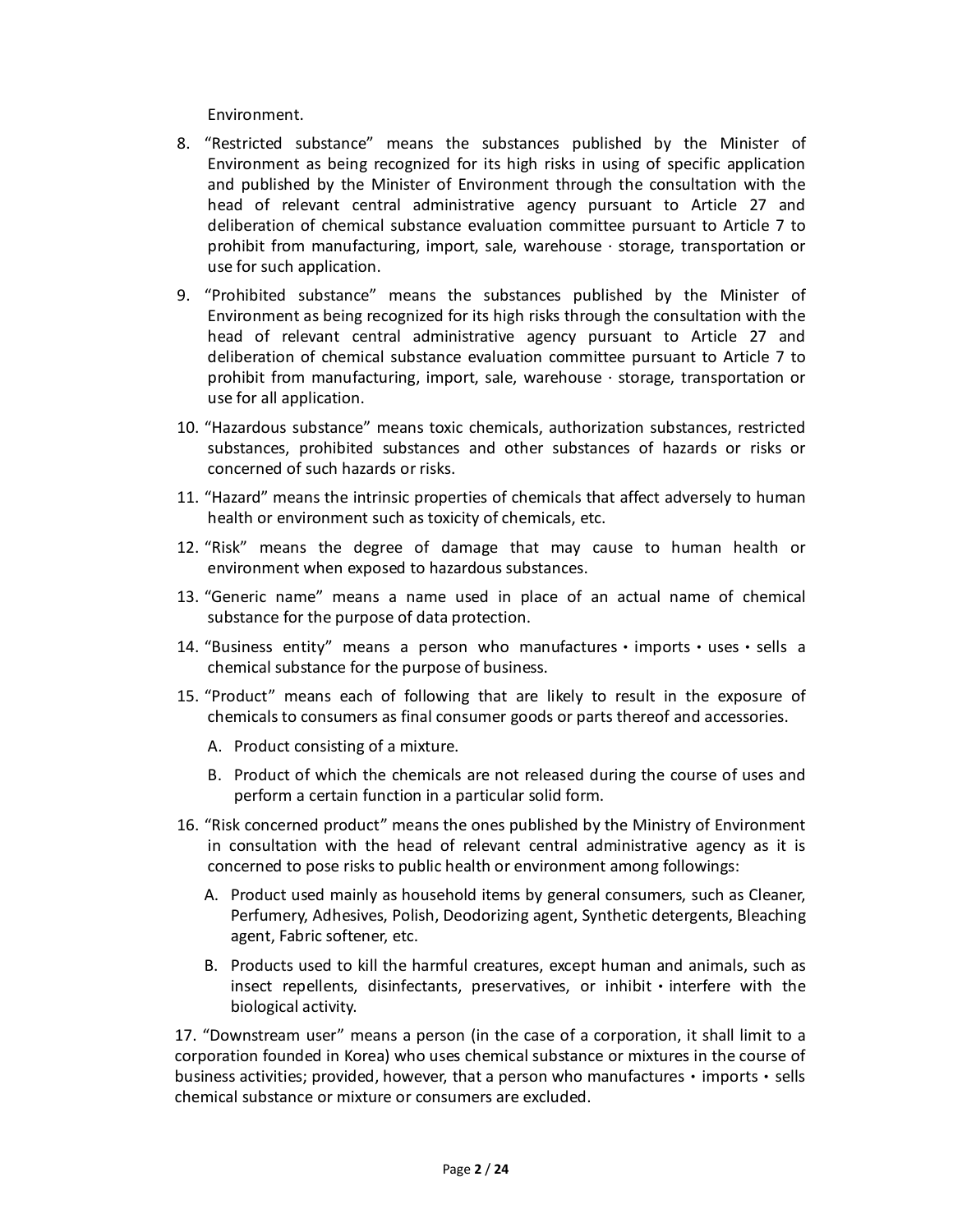18. "Sale" means an act to put chemical substances, mixtures or products on the market.

### **Article 3. Scope of Application**

The Act shall not apply to chemical substance falls under one of following items:

- 1. Radioactive substances pursuant to Article 2 Paragraph 5 of the Atomic Energy Act;
- 2. Pharmaceutical products and quasi-drugs pursuant to Article 2 Paragraph 4 & 7 of the Pharmaceutical Affairs Act;
- 3. Narcotics pursuant to Article 2 Paragraph 1 of the Narcotics Control Act;
- 4. Cosmetics and raw materials for cosmetics pursuant to Article 2 Paragraph 1 of the Cosmetics Act;
- 5. Pesticides and active ingredients for pesticides pursuant to Article 2 Paragraph 1 & 3 of the Pesticides Control Act;
- 6. Fertilizers pursuant to Article 2 Paragraph 1 of the Fertilizers Control Act;
- 7. Food, food additives and device & container·packaging pursuant to Article 2 Paragraph 1, 2, 4 & 5 of the Food Sanitation Act;
- 8. Feeds pursuant to Article 2 Paragraph 1 of the Feeds Control Act;
- 9. Gunpowder pursuant to Article 2 Paragraph 3 of the Firearms, Swords and Gunpowder Control Act;
- 10. Military supplies pursuant to Article 2 of the Military Supplies Control Act and Article 3 Paragraph 2 of the Defense Acquisition Program Act (Routine items pursuant to Article 3 of the Military Supplies Control Act are excluded.);
- 11. Health functional foods pursuant to Article 3 Paragraph 1 of the Functional Foods for Health Act;
- 12. Medical devices pursuant to Article 2 Paragraph 1 of the Medical Devices Act.

# **Article 4. Duties of State**

- $(1)$  The state shall identify hazard and risks of chemical substance, and shall establish and implement necessary measures in order to prevent the damages caused to it.
- (2) The state shall provide technical administrative financial supports to produce secure the information on hazard  $\cdot$  risks of chemical substance and manage them systemically and have them pass the information concerned in the process of transfer  $\cdot$ receipt the chemical substances.
- $(3)$  The state shall establish  $\cdot$  implement measures for safe management of products to protect public health and environment from chemical substances contained in products.
- (4) The state shall provide supports of investigation research training promotion to small and medium size industries related to registration • evaluation, etc of chemical substances as prescribed by the Presidential Decree.

#### **Article 5. Duties of Business Entity**

① A business entity shall take necessary measures to reduce the use of hazardous substances or develop substances or technologies to replace hazardous substances, etc.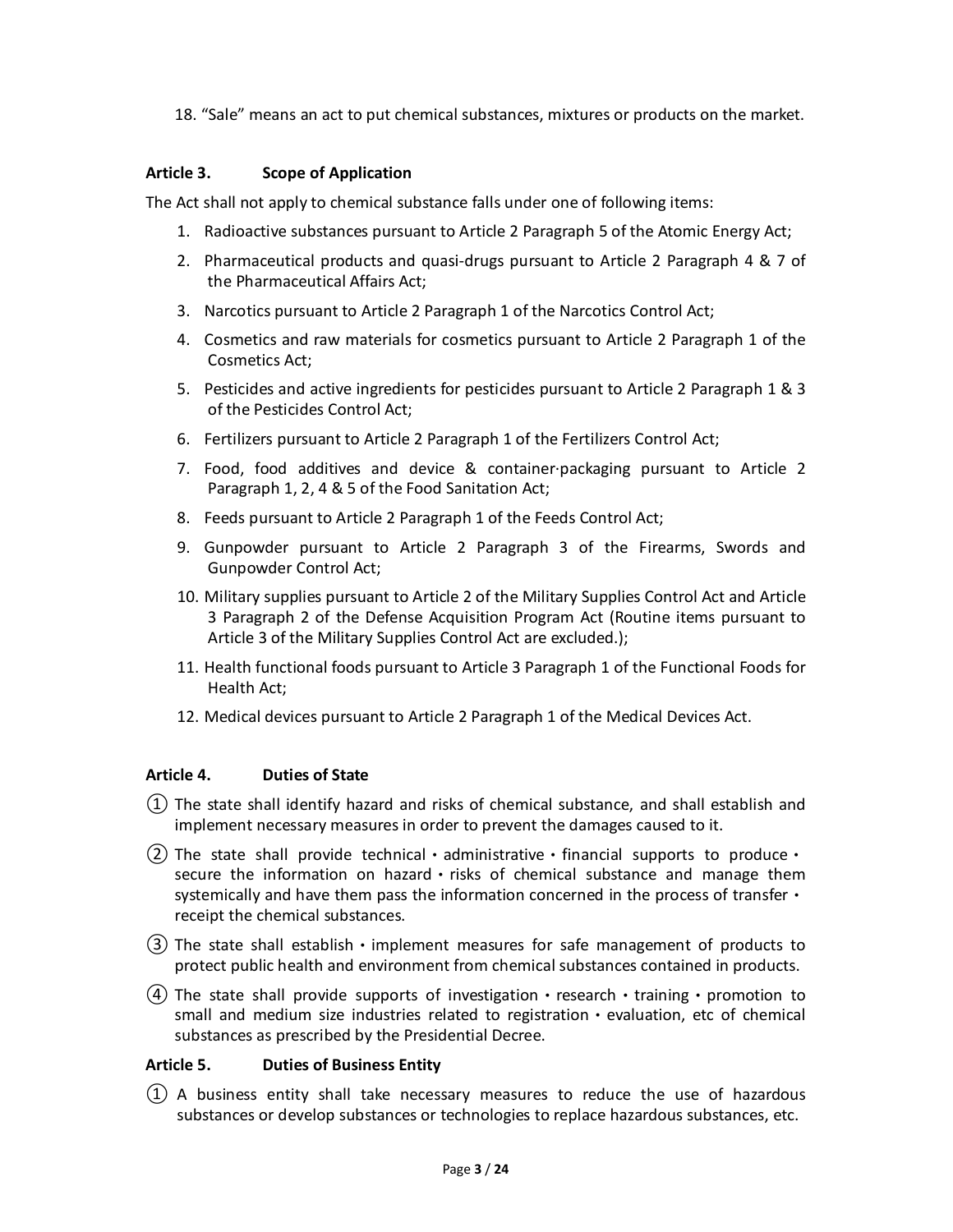- $(2)$  A business entity shall actively produce exchange utilize information on hazard and risks of manufacturing  $\cdot$  import substances, and shall participate and cooperate with the state's policies related to registration and hazard examination • risk assessment of chemical substance.
- ③ A business entity shall make an effort to protect public health and environment such as producing the information of use  $\cdot$  safety of chemical substance and how to respond when exposed to chemical substance, etc.
- $(4)$  A business entity who produces  $\cdot$  imports products shall avoid damage to people's life • body or property due to the hazardous substance contained in the product.

#### **Article 6. Basic Plan for Evaluation of Chemical Substance, etc**

- ① The Minister of Environment shall establish a basic plan every 5 years for registration and evaluation of chemical substance, notification of product containing hazardous substance, safety management of risk concerned product, etc.
- ② The Minister of Environment shall deliberate with the Chemical Evaluation Committee pursuant to Article 7 after the consultation with the head of central administrative agency in advance, when establishing a basic plan. It applies the same when revising the basic plan.
- ③ The Basic Plan shall include each of followings:
	- 1. Method and plan to conduct registration  $\cdot$  hazard examination  $\cdot$  risk assessment of chemical substance, notification of product containing hazardous substance and risk assessment of risk concerned product, etc
	- 2. Matters related to development of technologies, etc. required for registration of chemical substance, notification of product containing hazardous substance and evaluation • assessment of hazard • risks
	- 3. Matters related to investigation research on hazards. risks of chemical substance and product containing hazardous chemical substance, safety management of risk concerned product and international cooperation
	- 4. Matters related to activities of industries to prevent damages of public health or environment caused by chemical substance or risk concerned product, safety support and training for workers and consumers;
	- 5. Other matters necessary for the promotion of chemical registration and hazard examination  $\cdot$  risk assessment, etc.
- ④ The Minister shall inform to the head of central administrative agency and the head of local government agency without delay once the basic plan is established.
- ⑤ The heads of central administrative agency and local government agency shall establish • implement relevant policies of concerned matters according to the basic plan.

#### **Article 7. Chemical Substance Evaluation Committee**

① The Chemical Substance Evaluation Committee (hereinafter referred to as the "Evaluation Committee") shall be established under the Minister of Environment to deliberate following matters relating to chemical registration, notification of product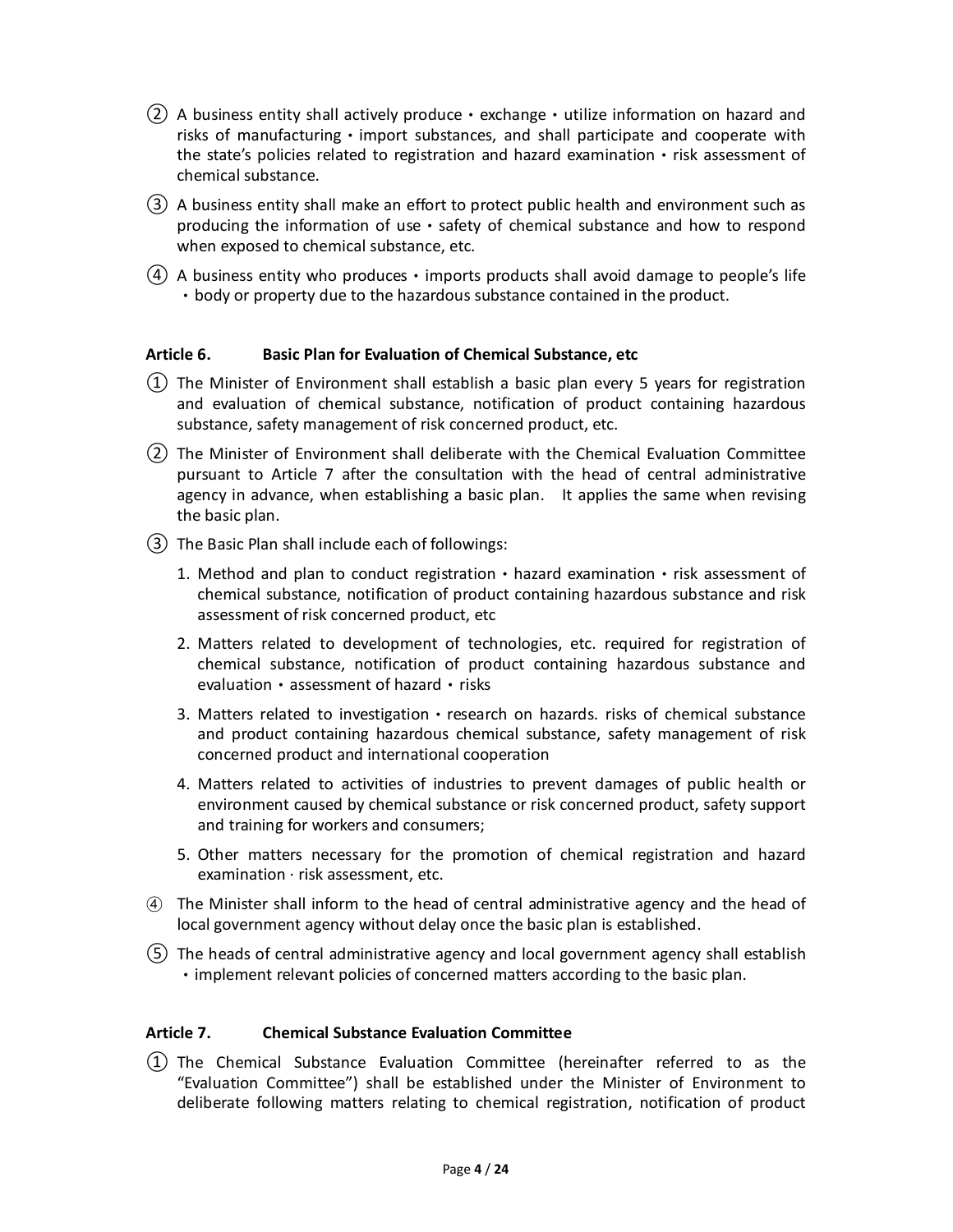containing hazardous substance, evaluation • assessment of hazard • risks, etc.

- 1. Matters related to establishment of the basic plan
- 2. Matters related to designation of existing chemical substance subject to registration
- 3. Matters related to designation of chemical substance subject to authorization, restricted or prohibited substance;
- 4. Matters related to registration of chemical substance manufactured  $\cdot$  imported less than one ton per year pursuant to Article 10 Paragraph 1 proviso
- 5. Matters related to the standard of safety labeling of risk concerned product
- 6. Other mattes prescribed by Presidential Decree related to chemical registration and evaluation • assessment of hazard • risks and safety management of risk concerned product, etc.
- ② The Evaluation Committee shall consist of no more than 30 members including one chairperson and one vice chairperson.
- ③ The position of chairperson shall be assigned to the Vice-Minister of Environment, and the vice chairperson shall be elected by the committee from its members.
- ④ The members of the Evaluation Committee shall be appointed or commissioned by the Minister of Environment among following persons.
	- 1. A person recommended by the head of the agency among public officials in charge of chemicals related works who belong to relevant central administrative agency
	- 2. An expert with knowledge and experience in the related fields such as chemistry, environment and hygiene, etc, and persons from chemical-related companies and private organizations
	- 3. A person recommended by the head of relevant central administrative agency among the persons in above 2.
- ⑤ The meeting of the Evaluation Committee shall be held when a majority of registered members are present, and pass resolutions by the affirmative vote of a majority of members present.
- ⑥ It may have a specialized committee for each sector such as Risk Assessment Committee, Management Committee of Risk Concerned Product, etc which is composed of the members of Evaluation Committee and experts in related field, if necessary for specialized research • review for the deliberation of the Examination Committee
- ⑦ Matters necessary for the formulation. operation, ,etc of the Evaluation Committee and the Specialized committee other than prescribed in Article 1 to Article 6 shall be stipulated by the Presidential Decree.

# **CHAPTER 2 REGISTRATION OF CHEMICAL SUBSTANCE**

#### **Article 8. Report of Manufacturing of Chemical Substance, etc**

(1) Any person who manufacture • import • sell a new chemical substance or an existing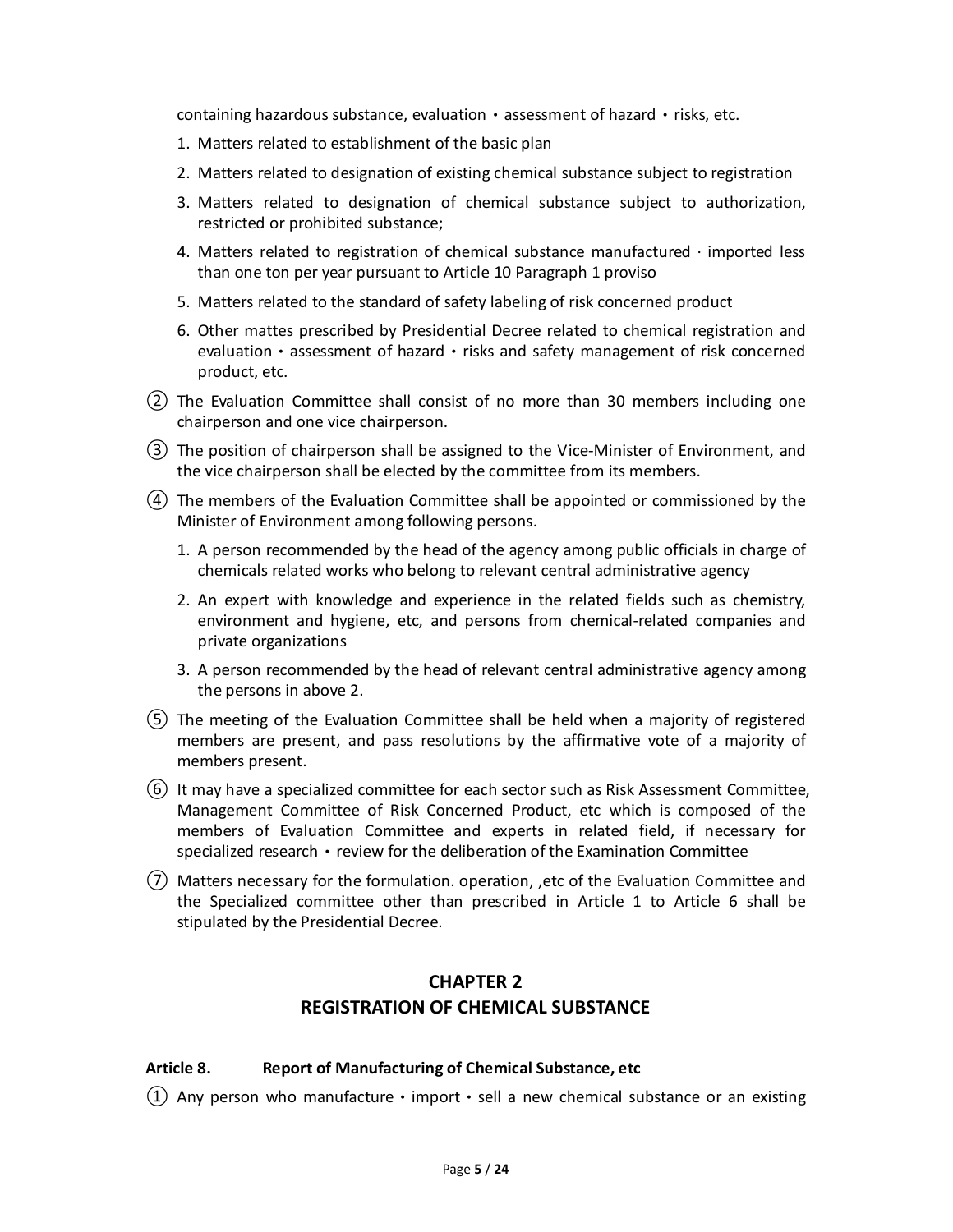chemical substance 1 ton or more per year shall report the use of the substance and the volume, etc every year to the Minister of Environment as prescribed by the Ministerial Decree.

- ② Paragraph 1 shall not apply to the chemical substance falling under any of following subparagraphs:
	- 1. Chemical substance imported as already equipped in machinery;
	- 2. Chemical substance imported together with relevant machineries or equipments for the purpose of trial operation;
	- 3. Chemical substance contained in a product performing specific function in particular sold form, which is not to be released during the process of use
	- 4. Other chemical substance manufactured  $\cdot$  imported for investigation  $\cdot$  research, etc as prescribed by the Presidential Decree.
- ③ In the case that the changes prescribed by the Presidential Decree occur such as changes in use, etc among the data reported pursuant to Paragraph 1, it shall report the items changed as prescribed by the Ministerial Decree.
- $(4)$  Other matters necessary for the reporting than those prescribed in Paragraph 1 to 3 shall be stipulated by the Ministerial Decree.

# **Article 9. Designation of Existing Chemicals subject to Registration**

The Minister of Environment shall designate  $\cdot$  publish existing chemicals subject to registration as prescribed by the Presidential Decree through the deliberation with the Evaluation Committee with the consideration of followings:

- 1. Domestic distribution volume of chemical substance concerned
- 2. Information related to hazard or risks of relevant chemical substance concerned

# **Article 10. Registration of Chemical Substance**

- (1) Any person who intends to manufacture  $\cdot$  import a new chemical substance or an existing chemical subject to registration at 1 ton or more per year shall register such chemical substances prior to manufacturing · importation; Provided, however, that chemical substances designated. published as recognized to cause serious damage to public health and environment by the Minister of Environment through the deliberation of the Evaluation Committee shall be registered even if manufacturing  $\cdot$  importing volume is less than 1 ton per year.
- (2) Notwithstanding the Paragraph 1, any person who intends to manufacture  $\cdot$  import an existing chemical subject to registration may manufacture · import without registration during the given grace period (hereinafter referred to as the "Grace Period") as prescribed by the Presidential Decree.
- ③ Any person who intends to register pursuant to Paragraph 1 shall apply for registration to the Minister of Environment as prescribed by the Ministerial Decree.
- ④ The Minister of Environment shall decide and notify whether it is registered to an applicant within the period prescribed by the Ministerial Decree from the receipt of registration application pursuant to Paragraph 3.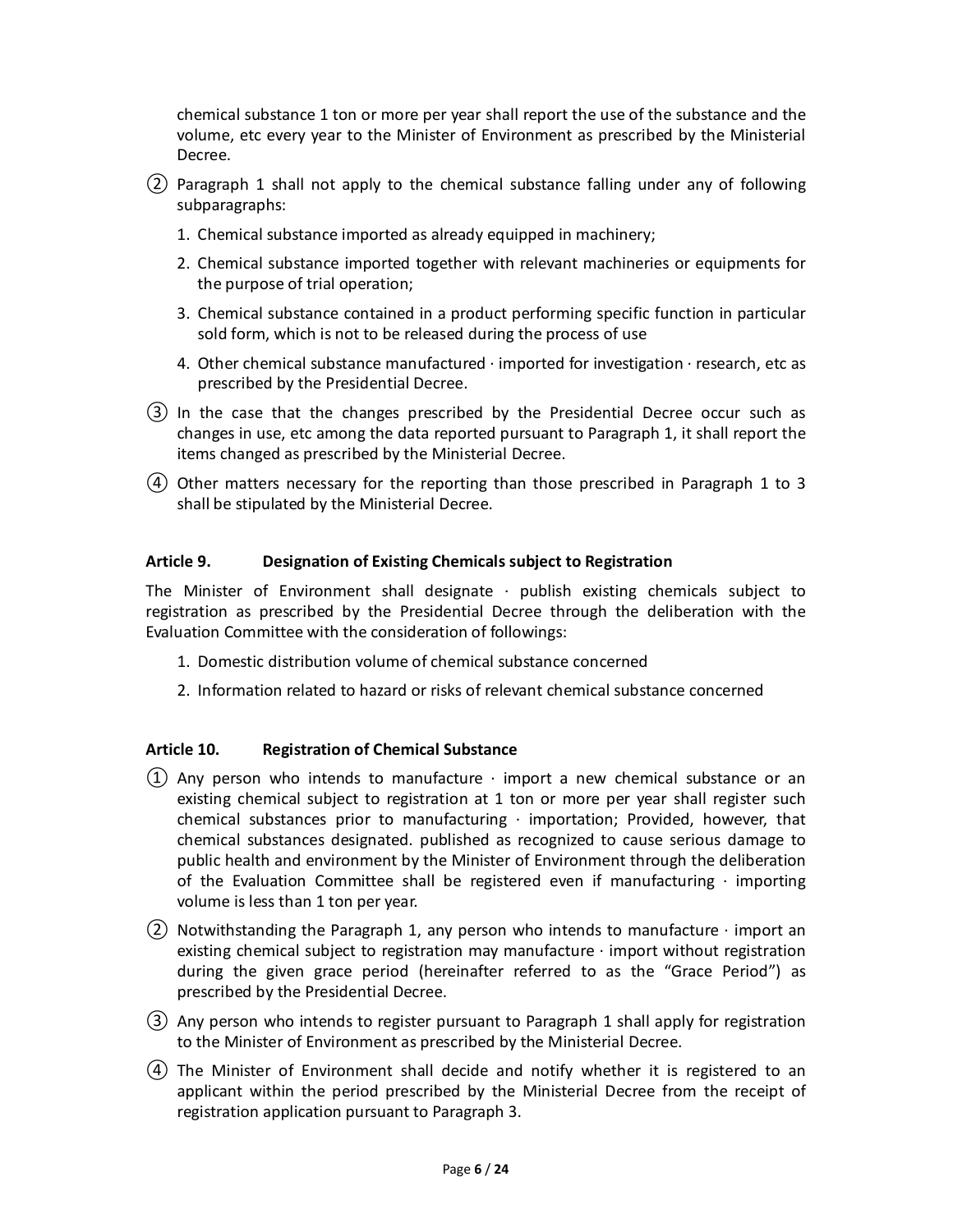⑤ Other matters necessary for the registration of chemical substance than prescribed in Paragraph 1 to 4 shall be stipulated by the Ministerial Decree.

### **Article 11. Exemption from Registration of Chemical Substance**

- (1) Any person who intends to manufacture  $\cdot$  import a new chemical substance or an existing chemicals subject to registration that fall under any of the following subparagraphs may manufacture  $\cdot$  import without registration pursuant to Article 10:
	- 1. Chemical substances that fall under Article 8 Paragraph 2 Item 1 to Item 3
	- 2. Other chemical substances which have been confirmed of exemption from registration by the Minister of Environment (hereinafter referred to as the "Confirmation of Registration Exemption") as chemical substances prescribed by the Presidential Decree such as chemical substances manufactured or imported in a quantity 10 tons or less per annum for the purposes of exporting the whole quantity.
- ② Any person who intends to obtain a Confirmation of Registration Exemption pursuant to Paragraph 1 Item 2 shall apply for the Confirmation of Registration Exemption to the Minister of Environment. In this case, the Minister of Environment shall review whether it can be exempted or not and notify to an applicant as prescribed by the Ministerial Decree.
- ③ Besides the matters prescribed in Paragraph 1 to 2, matters necessary for the Confirmation of Registration Exemption such as criteria for confirmation of registration exemption, etc shall be determined by the Ministerial Decree.

# **Article 12. Amendment of Registration · Notification, etc.**

- $(1)$  Any person who had registered pursuant to Article 10 shall amend the registration, in the case that the changes fall under one of following subparagraphs occur as prescribed by the Ministerial Decree:
	- 1. In case where the annual manufacturing  $\cdot$  importing volume of registered chemical substance is changed at above the range prescribed by the Ministerial Decree.
	- 2. In case where the uses, hazard and risks etc. of registered chemical substance is changed as prescribed by the Ministerial Decree.
- ② Any person who had registered pursuant to Article 10 shall make a notification of the change as prescribed by the Ministerial Decree, in the case that name · location or company representative of registrant is changed.
- ③ Matters necessary for the registration or notification of amendment other than Paragraph 1 and 2 shall be stipulated by the Ministerial Decree.

#### **Article 13. Measures for Non-Compliance with Registration Obligation, etc**

- $(1)$  Any person who intends to manufacture · import chemical substance shall not manufacture  $\cdot$  import the chemical substance concerned before he/she receive a notice whether it's registered pursuant to Article 10 Paragraph 4 or a notice of exemption pursuant to Article 11 Paragraph 2.
- ② The Minister of Environment may order for necessary measures prescribed by the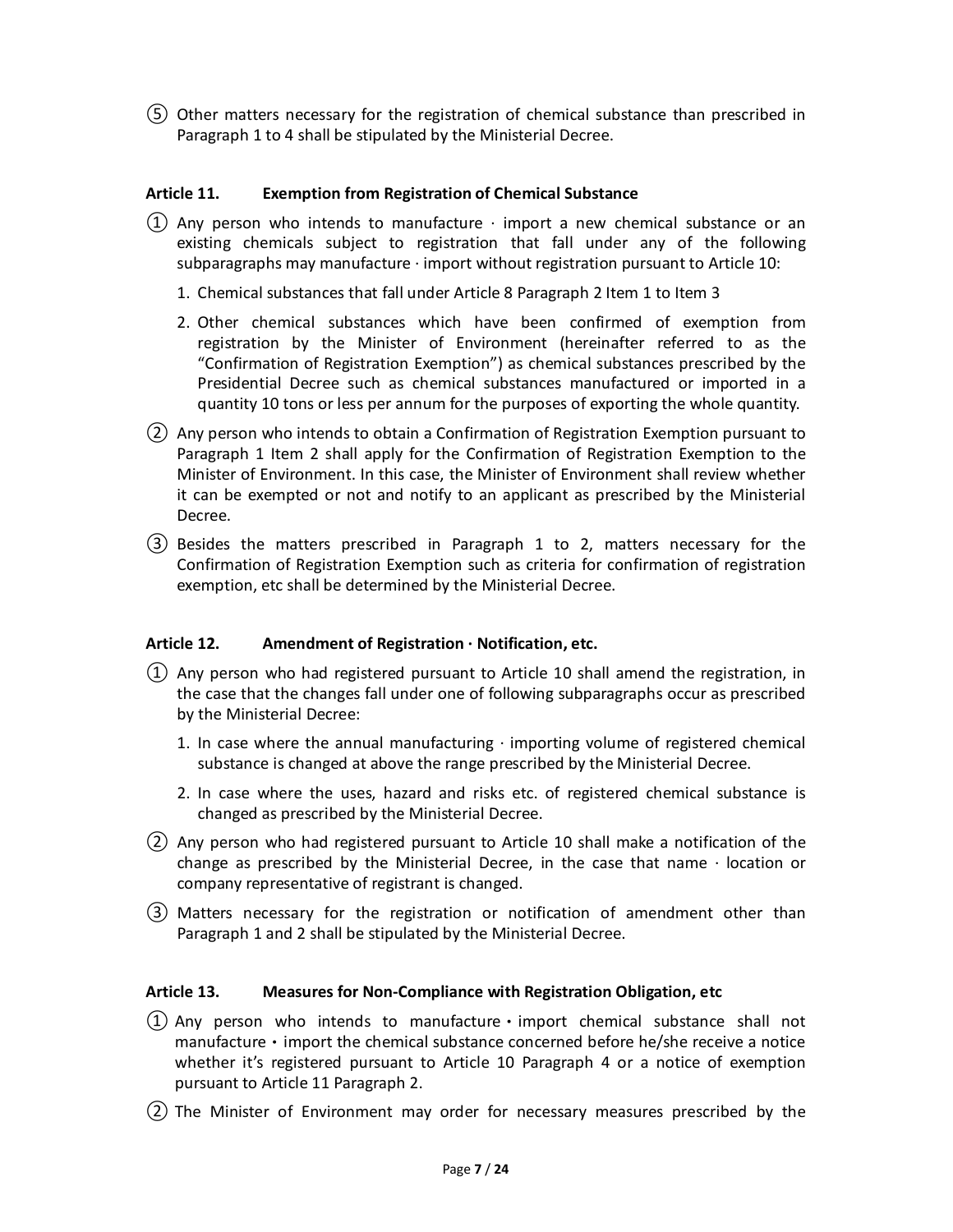Presidential Decree to a person who manufacturedㆍimported chemical substance without the registration pursuant to Article 10 to discontinue the manufacturing  $\cdot$ import • use • sale of chemical substance or withdraw chemical substance concerned, etc.

### **Article 14. Submission Data for Registration of Chemical Substance**

- $(1)$  Any person who intends to apply for a registration pursuant to Article 10 Paragraph 3 shall submit following data (hereinafter referred to as the "Registration Dossier") as prescribed by the Ministerial Decree; provided, however, that some part of data may not be submitted as prescribed by the Ministerial Decree, in case of new chemical substance or priority existing chemicals prescribed by the Presidential Decree:
	- 1. Name, location and company representative who intends to manufacture  $\cdot$  import
	- 2. Chemical identity information; chemical name, molecular formula · structure, etc.
	- 3. Use information of chemical substance
	- 4. Classification and Labeling of chemical substance
	- 5. Physico-chemical properties of chemical substance
	- 6. Hazard information of chemical substance
	- 7. Risks information including exposure scenario describing handling measures, exposure control·management process through the lifecycle of chemical substance (This shall apply only to chemical substance to be manufactured  $\cdot$  imported 10 ton or more per year).
	- 8. Guidance data for safe use (protective equipment, emergency measures for explosion, fire. release, etc.
	- 9. Other data prescribed by the Ministerial Decree
- ② Among the Registration Dossier of Paragraph 1 Item 5 and Item6, it shall submit the data specified by the Ministerial Decree conducted by one of following laboratories in the form of documents containing the test results.
	- 1. Domestic testing laboratories pursuant to Article 21 Paragraph 1
	- 2. Foreign testing laboratories which are confirmed to comply with OECD Good Laboratory Practice according to the Ministerial Decree.
- ③ Any person who intends to apply for a registration pursuant to Article 10 Paragraph 3 may submit a plan which includes the contents of tests and schedules, etc (hereinafter referred to as the "Test Plan") in lieu of some parts of application dossier related to Paragraph 1 Item 5 and Item 6 as prescribed by the Ministerial Decree. In this case, the Minister of Environment shall review appropriateness of the content and schedule as prescribed by the Ministerial Decree, and shall notify the details of test and due date of data submission, etc to manufacturer • importer.
- ④ The details of data pursuant to Paragraph 1, Test methods to produce registration dossiers pursuant to Paragraph 1 Item 5 and Item 6, preparation methods of risk pursuant to Paragraph 1 Item 7, preparation method of test plan, etc shall be prescribed by the Ministerial Decree.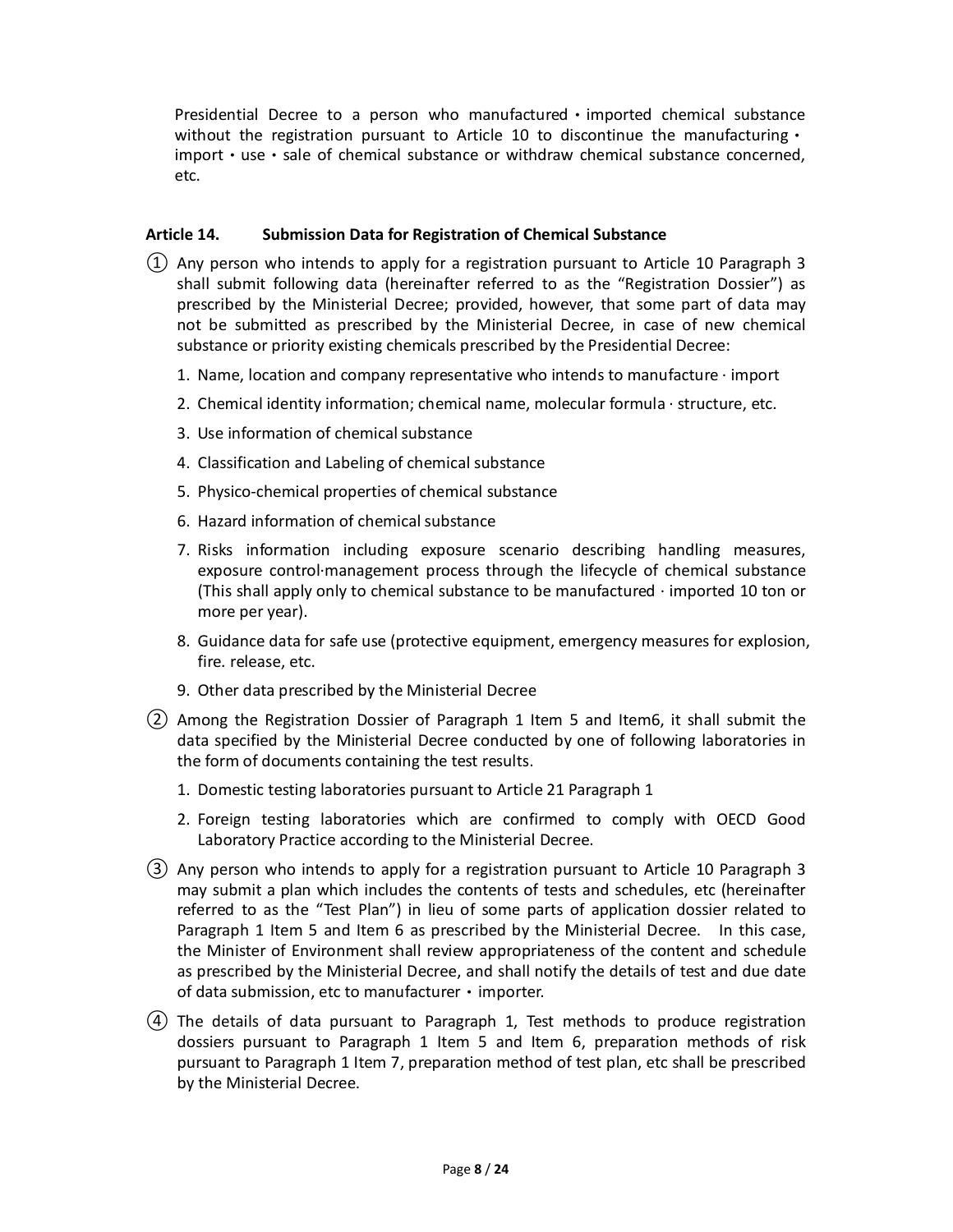# **Article 15. Data Submission for Registration of Existing Chemical Substance Subject to Registration**

- $(1)$  Any person who intends to apply for the registration of existing chemical substance subject to registration within the grace period shall individually apply for registration in accordance with the Article 10 Paragraph 3, but the registration data as prescribed by the Ministerial Decree shall be submitted jointly by lead registrant; provided, however, that it may submit individually after being confirmed by the Minister of Environment (hereinafter referred to as "Individual Submission Confirmation) in case it falls under one of following subparagraphs.
	- 1. In case that it is anticipated to cause significant commercial damages due to the disclosure of company business information
	- 2. In case that it costs more if submitted jointly than individually
	- 3. Others prescribed by the President Decree
- ② The method and procedure for joint submission of registration data and individual submission confirmation, etc shall be prescribed by the Ministerial Decree.

# **Article 16. Joint Use of Existing Registration Data**

- ① Any person who intends to apply for a registration pursuant to Article 10 Paragraph 3 may use the registration dada prescribed by the Ministerial Decree for the purpose of their own registration among the existing data submitted by other registrant in accordance with Article 14 Paragraph 1 with an approval of data owner; provided, however, that in the case of the registration data registered more than 15 years ago, it may use without an approval from data owner.
- ② Any person who intends to apply for a registration in accordance with Article 10 Paragraph 3 may make an inquiry to the Minister of Environment if the same chemical substance has been registered, etc in order to use the existing registration dossier pursuant to Paragraph 1. In this case, the Minister of Environment shall inform of the result as prescribed by the Ministerial Decree.
- ③ Matters for the joint use of existing data other than specified in Paragraph 1 and 2 shall be prescribed by the Ministerial Decree.

#### **Article 17. Exceptions for Vertebrate Animal Test Data**

- $(1)$  In the case where vertebrate animal test data conducted by one of the test laboratories in Article 14 Paragraph 2 (hereinafter referred to as Vertebrate Animal Test Data) are already existed, any person who intends to apply for registration pursuant to Article 10 Paragraph 3 shall use the vertebrate animal test data for the purpose of his own registration after obtaining an approval from data owner to minimize animal test; provided, however, that in the case of the vertebrate animal test data have been more than 15 years since submitted as registration data, it may use the data without an approval from data owner.
- ② Notwithstanding the Paragraph 1, any person who intends to apply for registration may not submit the existing data after obtaining a confirmation by the Minister of Environment, in the case that the owner of vertebrate animal test data does not consent of using the data; Provided, however, that the Minister of Environment may order to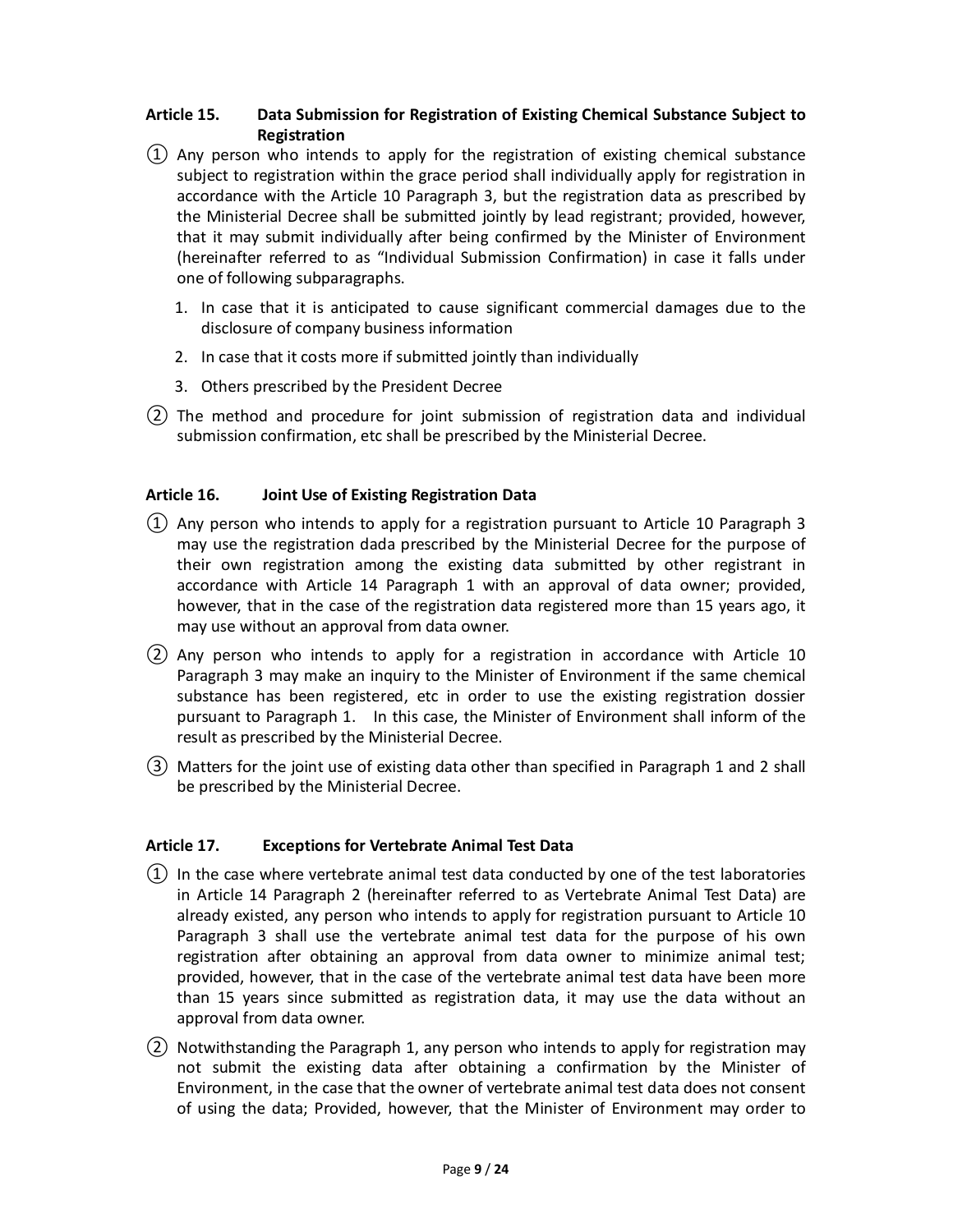produce and submit relevant data within the period as prescribed by the Ministerial Decree in the event that it is recognized the vertebrate animal test data is necessary such as the case that it is difficult to judge the hazard of substance without the vertebrate animal test, etc.

- ③ Any person who receives a request for the consent to use vertebrate animal test data pursuant to Paragraph 1, it shall follow the request if not having a justifiable reason prescribed by the Presidential Decree.
- ④ Any person who refuses for the consent to use vertebrate animal test data without a justifiable reason pursuant to Paragraph 3 may not submit the same vertebrate animal test data for the purpose of registration.
- ⑤ Matters necessary for the consent of using vertebrate animal test data other than specified in Paragraph 1 to Paragraph 4 shall be prescribed by the Ministerial Decree.

# **CHAPTER 3**

# **HAZARD EXAMINATION & RISK ASSESSMENT OF CHEMICAL SUBSTANCE**

#### **Article 18. Hazard Examination**

- $(1)$  The Minister of Environment shall conduct a hazard examination for the chemical substance registered pursuant to Article 10, and shall notify the result to registrant.
- ② The Minister of Environment may order a registrant to submit necessary data for hazard examination if necessary for the hazard examination.
- ③ Matters necessary for the hazard examination and notification of the result pursuant to Paragraph 1 and the order of data submission pursuant to Paragraph 2 shall be prescribed by the Ministerial Decree.

# **Article 19. Hazard Evaluation, etc**

- ① The Minister of Environment shall conduct hazard evaluation as prescribed by the Ministerial Decree for the chemical substances specified by the Presidential Decree as deemed necessary for hazard evaluation such as the chemical substances as the country to evaluate among the chemical substances being evaluated by international organizations.
- $(2)$  Any person who intends to use the result of hazard evaluation pursuant to Paragraph  $\textcircled{1}$ for the purpose of registration or hazard examination of chemical substance in other countries shall obtain an approval from the Minister of Environment.
- ③ Matters on how to obtain an approval to use the result of hazard evaluation, etc shall be prescribed by the Ministerial Decree.

#### **Article 20. Designation of Toxic Chemical Substance**

The Minister of Environment shall designate as toxic chemical substance according to the criteria prescribed by the Presidential Decree for the chemical substance as having hazards from the results of hazard examination, and make a public announcement.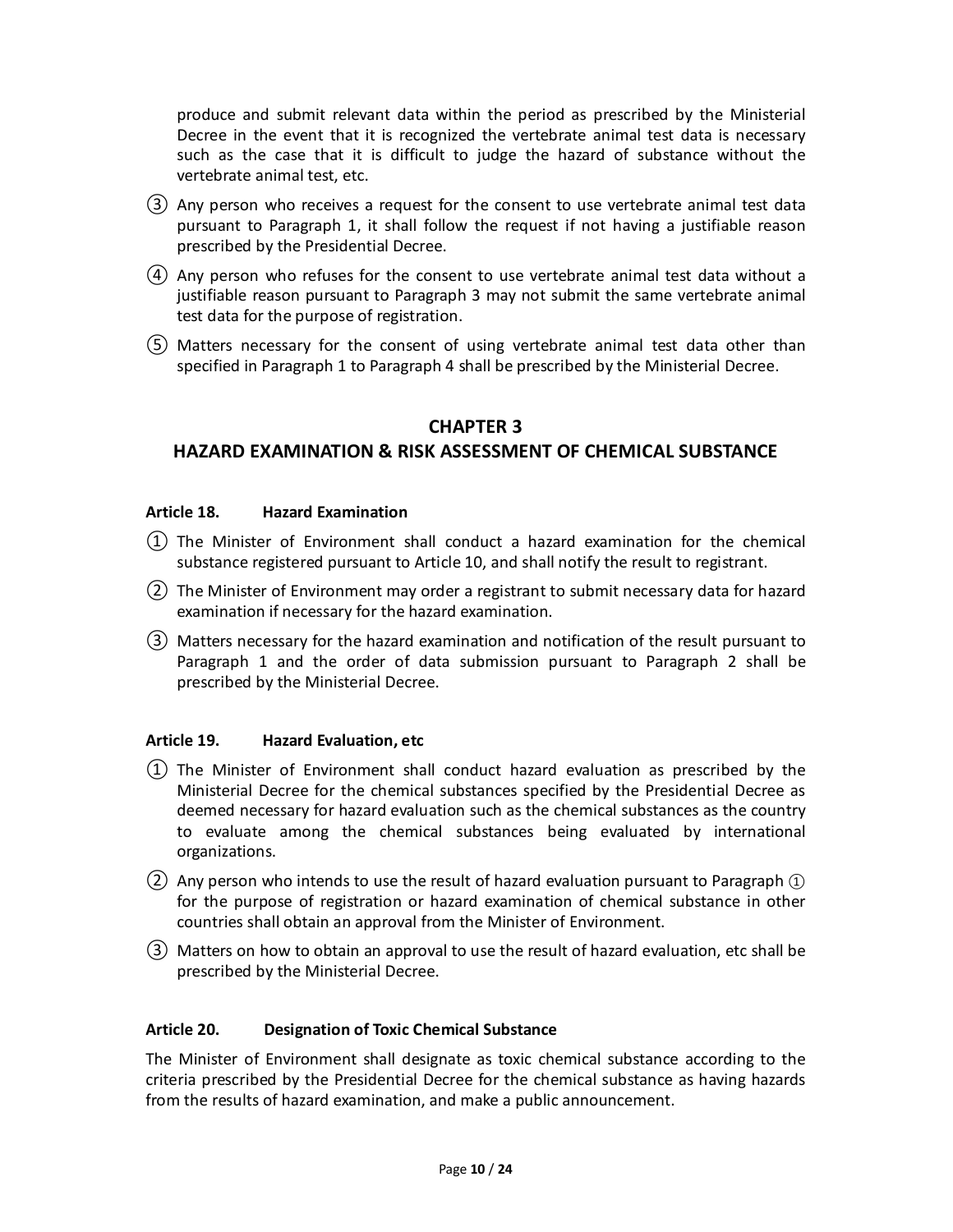#### **Article 21. Publication of Hazard Examination Result**

- $(1)$  The Minister of Environment, when the hazard examination is completed, shall publish of the chemical name, hazard, whether it is toxic chemical substance or not pursuant to Article 20 and other matters prescribed by the Ministerial Decree.
- ② In case where the name of the chemical substance to be published pursuant to Paragraph 1 is subject to the confidentiality protection under Article 37 Paragraph 1, it shall publish in its generic name until the confidentiality protection period is expired; Provided, however, that in case the substance is designated as toxic chemical substance pursuant to Article 20, it shall publish a chemical name of the substance.
- ③ The details necessary for the publication pursuant to Paragraph 1 and 2 shall be prescribed by the Ministerial Decree..

#### **Article 22. Designation of Testing Laboratories, etc**

- ① Among the research institutes prescribed by the Presidential Decree, the Minister of Environment shall designate the testing laboratories capable of conducting the tests for physic-chemical properties and hazards of chemical substances. In this case the Minister of Environment shall also designate the field or type of testing allowed to be conducted for the testing laboratories concerned.
- ② The head of the research institute who wishes to be designated as a testing laboratory pursuant to Paragraph 1 shall apply for the designation to the Minister of Environment. In order to change the important matters prescribed by the Ministerial Decree among the designated matters, it shall apply for the amendment.
- ③ The Minister of Environment shall conduct periodic evaluation on whether the designated testing laboratories pursuant to Paragraph 1 are being properly operated as prescribed by the Ministerial Decree.
- ④ Matters other than those prescribed in Paragraph 1 to Paragraph 3 which is necessary for the designation of testing laboratories, standard .procedures of amendment and management standard, etc shall be prescribed by the Ministerial Decree.

#### **Article 23. Revocation of Designated Testing Laboratories**

- ① In case where the designated testing laboratory pursuant to Article 22 falls under any of the following subparagraphs, the Minister of Environment shall revoke the designation of testing laboratory:
	- 1. Received the designation through false or other dishounest means
	- 2. Conducted testing during the period of suspension
	- 3. Written the test results differently to the willful or gross negligence
- ② In case where the designated testing laboratory according to Article 22 falls under one of following subparagraphs, the Minister of Environment may revoke the designation of testing laboratory or the designation of field or type of testing allowed, or may order to suspend certain fields or types of tests up to a six-months period:
	- 1. In case that it fails to meet the standard of designation according to Article 22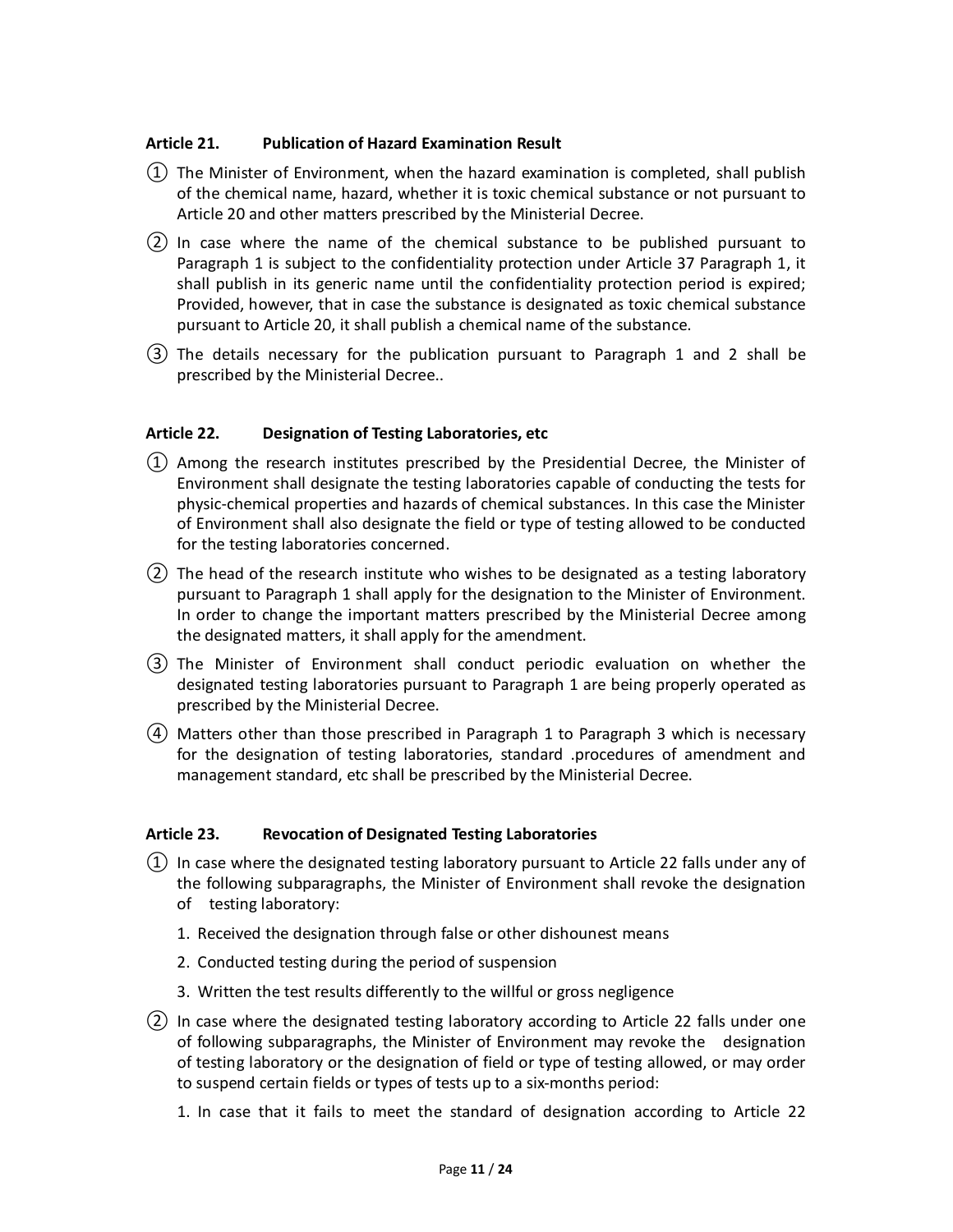Paragraph 4 from the evaluation result pursuant to Paragraph 3 thereof, or violate the management standard

- 2. In case that it fails to start conducting the designated fields or types of tests within two years from the date of designation without justifiable reason, or does not have work performance for at least two consecutive years
- 3. In case that it conducts the tests of field which are not designated or issued test report of such tests.
- ③ If less than 2 years after the date of revocation of designation pursuant to Paragraph 1 or Paragraph, the designation pursuant to Article 22 shall not be granted.
- ④ If less than 6 months after the date of revocation of the designation of fields or types of tests allowed to be conducted pursuant to Paragraph 2, the same fields or types of tests cannot be re-designated for the fields of types of tests pursuant to Article 22.
- ⑤ Administrative penalties in accordance with Paragraph 1 and Paragraph 2 shall be prescribed by the Ministerial Decree.

#### **Article 24. Risk Assessment**

- ① The Minister of Environment shall conduct Risk Assessment as prescribed by the Ministerial Decree, based on the result of Hazard Examination, for the chemical substance which falls under any of followings among the chemical substances registered pursuant to Article 10, and shall notify the result of Risk Assessment to a registrant:
	- 1. Chemical substance which is manufactured or imported in quantity of 10 tons or more per annum
	- 2. Chemical substance which deems necessary for Risk Assessment from the result of Hazard Examination.
- ② The Minister of Environment may order a registrant to submit necessary data for Risk Assessment as prescribed by the Ministerial Decree if necessary for Risk Assessment.
- ③ The Minister of Environment may take necessary measures as prescribed by the Presidential Decree to minimize the risks based on the result of Risk Assessment.

#### **CHAPTER 4**

# **DESIGNATION & AMENDMENT OF AUTHORIZATION SUBSTANCE, ETC.**

#### **Article 25. Designation of Authorization Substance**

 $(1)$  The Minister of Environment may designate and publish the authorization substances which are subject to obtain an approval of the Minister of Environment prior to manufacturing • import • use for the substances which show the concerns of risks from the hazard evaluation and risk assessment and for the substances fall under one of followings, after the consultation with the heads of relevant central administrative agency and the deliberation of Evaluation Committee. In this case, the Minister of Environment may grant for a period which can be manufactured  $\cdot$  imported  $\cdot$  used without obtaining the authorization (hereinafter referred to as the "Authorization Grace Period") as prescribed by the Presidential Decree.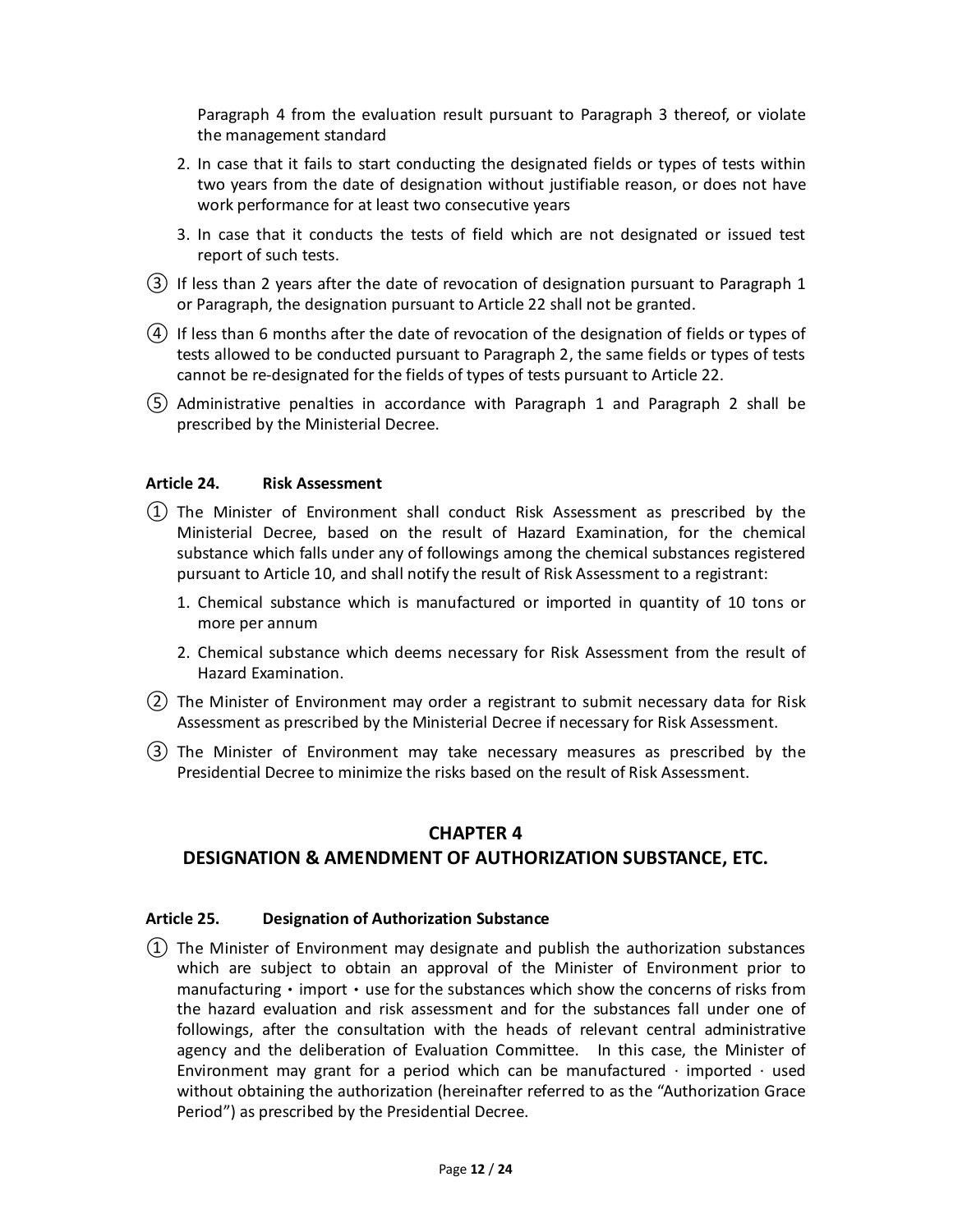- 1. Substance causes or concerned to cause cancer, mutation, adverse fertility, disruption in endocrine system
- 2. Substance with high accumulation in human body and animal·plant, and remain for long-term period in environment
- 3. Substance may cause significant risks equal to or more of Item No 1 and No 2
- $(2)$  In case that the Minister of Environment designates  $\cdot$  publishes the substances pursuant to Article 1, name of authorization substance, use subject to authorization and authorization grace period, etc shall be included.
- ③ Matters necessary other than specified in Paragraph 1 and 2 for the designation and publication of authorization substance shall be prescribed by the Presidential Decree.

#### **Article 26. Revocation for Designation of Authorization Substance, etc**

The Minister of Environment may revoke the designation of authorization substance after the deliberation of the Evaluation Committee, or may change the contents wholly or in part published pursuant to Article 15 Paragraph 1, in case it falls under one of followings. In such case, it shall publish the revocation of designation or the amendment.

- 1. In case that the authorization substance is no longer be used as a substance or new technology is developed that may substitute the authorization substance
- 2. In case that there is no longer risk in using the authorization substance with the commercialization of new technology
- 3. In case that a new scientific evidence is found as to no risk of authorization substance

#### **Article 27. Designation of Restricted Substance or Prohibited Substance, etc**

- ① In case a substance falls under one of following subparagraphs, the Minister of Environment shall designate and publish the substance as Restricted substance or Prohibited substance after the consultation with the head of relevant central administrative agency and the deliberation with the Evaluation Committee as prescribed by the Presidential Enforcement Decree.
	- 1. In case it is confirmed that the substance poses risks from the result of Hazard Examination and Risks Assessment.
	- 2. In case it is recognized as having risks by international organization, etc
	- 3. In case it is prohibited or restricted from manufacturing  $\cdot$  import under the international treaty, etc.
	- 4. In case it falls under the authorization substance revoked from the designation due to the reason of Article 26 Item 1.
- ② In case that the Minister of Environment intends to designate a Restricted substance or Prohibited substance, it shall issue a notice in advance in government gazette or internet homepage the name of chemical substance and the scheduled time of designation, etc; provided, however, that this does not apply in case it requires for an emergency response as it is determined the chemical substance causes or concerned to cause significant risk to human health or the environment.
- $(3)$  In case that the Minister of Environment designate  $\cdot$  publish the Restricted substance or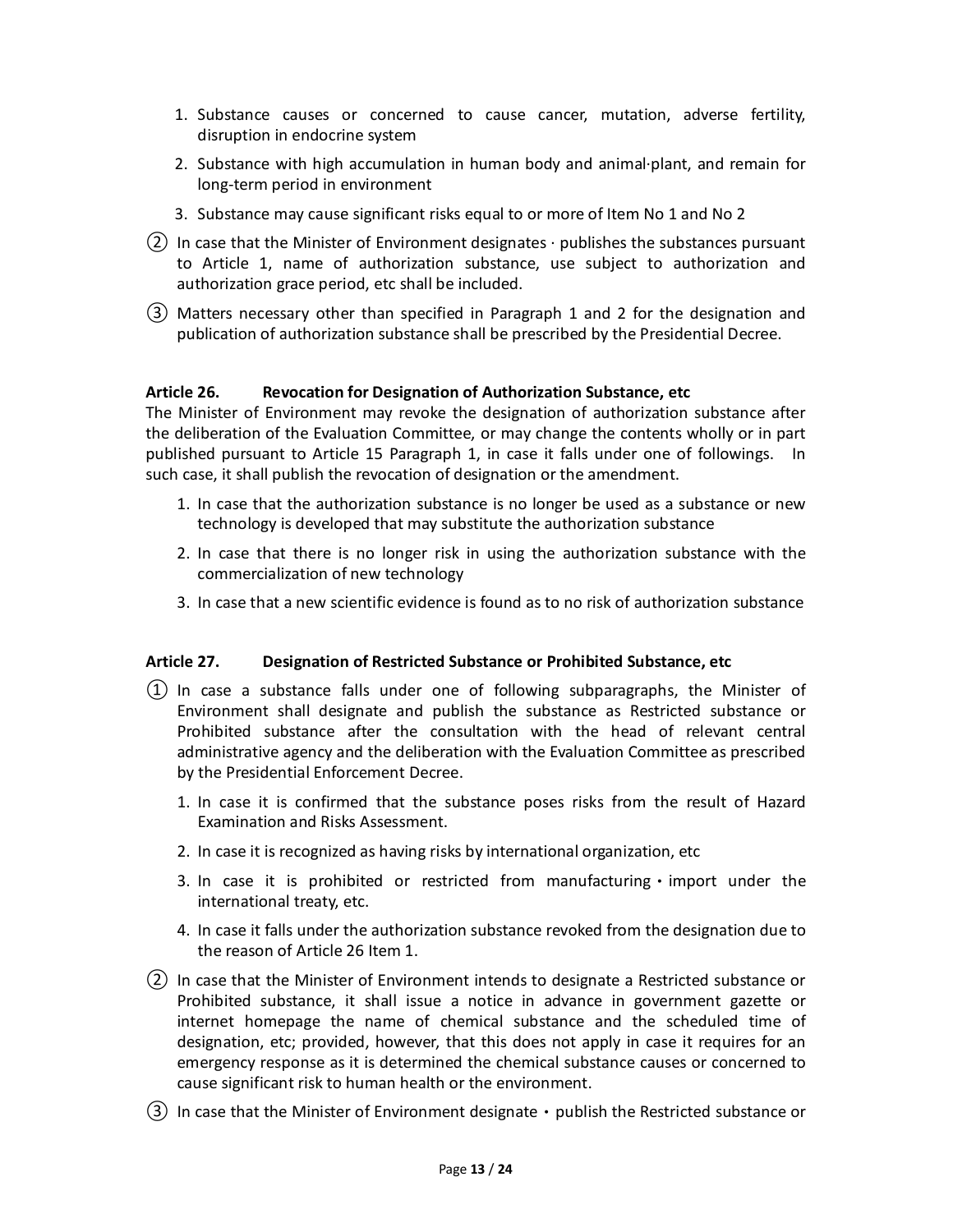the Prohibited substance, the name of restricted substance or prohibited substance, the contents of restrictions depending on uses, etc shall be included.

④ Matters necessary for the designation and publication of the Restricted substance or Prohibited substance other than specified in Paragraph 1 and 2 shall be stipulated in the Presidential Enforcement Decree.

# **Article 28. Revocation for Designation of Restricted Substance or Prohibited Substance, etc.**

The Minister of Environment may revoke the designation of Restricted substance or Prohibited substance or may amend wholly or in part the contents of publication made pursuant to Article 27 Paragraph 1, in case it falls under one of followings. In such case, it shall publish the revocation of designation or amendment:

- 1. No longer risks in using the Restricted substance or Prohibited substance with the commercialization of new technology
- 2. New scientific evidence is found as to the risk of Restricted substance or Prohibited substance

# **CHAPTER 5**

# **PROVISON OF INFORMATION ON CHEMICAL SUBSTANCE**

### **Article 29. Provision of Information relating to Chemical Substance**

- ① Any person who transfers the substance registered in accordance with Article 10 or mixtures containing such substances shall prepare and provide the transferee with the information of the registration number of chemical substance, name, information regarding hazard and risk, and safe use, etc as prescribed by the Ministerial Decree of the Ministry of Environment; Provided, however, that in case where Material Safety Data Sheet pursuant to Article 41 of Industrial Safety Health Act needs to be prepared, it shall provide such information in the MSDS.
- ② In case where a transferor pursuant to Paragraph 1 transfers the same chemical substance or a mixture which contains such chemical substances repeatedly to the same person, it may provide the information pursuant to Paragraph 1 only at the first time of transfer.
- ③ In case that the changes prescribed by the Ministerial Decree occurs, a transferor or transferee of the information pursuant to Paragraph 1 and Paragraph 2 shall inform the changes to the other party within one month from the date known of such changes as prescribed by the Ministerial Decree.
- ④ The provision of information pursuant to Paragraph 1 through Paragraph 3 shall apply only when the transferred or received substance is used or consumed as raw materials of product at business place.
- ⑤ Matters necessary for the information provision other than specified in Paragraph 1 to 4 shall be stipulated in the Ministerial Decree.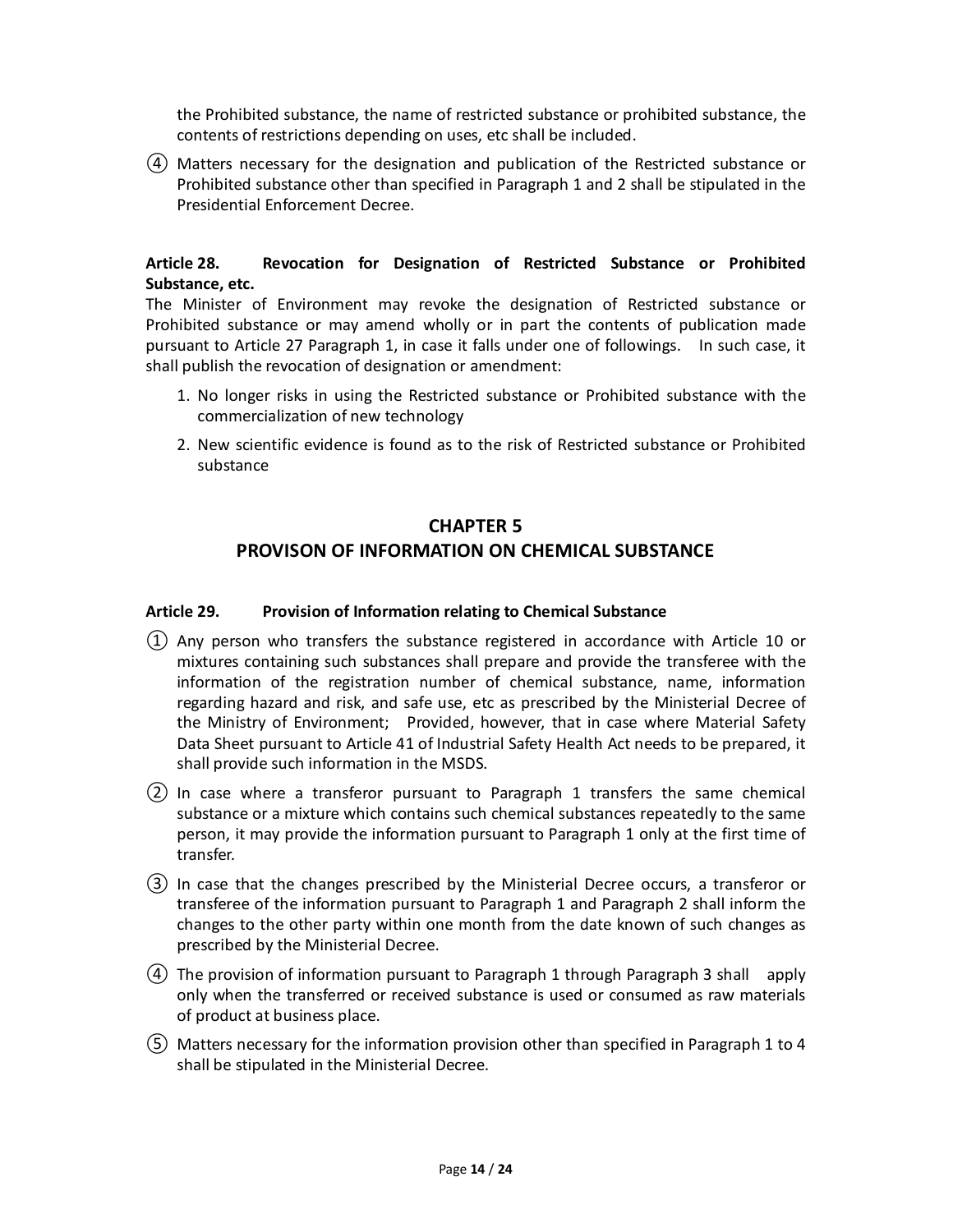#### **Article 30. Information Provision to Downstream Users**

- ① Downstream user or seller of chemical substance or mixtures shall provide the use of chemical substance, exposure information, use · sales volume, safe use, etc to manufacturer • importer of the chemical substance or mixture in case they request such information for the compliance of the reporting requirement pursuant to Article 8 Paragraph 1 and the registration pursuant to Article 10.
- ② Manufacturer or importer of chemical substance or mixtures shall inform of the information on the property of chemical substance, use, manufacturing  $\cdot$  import volume, safe use information, etc to downstream users or sellers in case they request such information.
- ③ Matters necessary for the information provision pursuant Paragraph 1 and Paragraph 2 shall be stipulated in the Ministerial Decree.

#### **Article 31. Notice for Provision of Information relating to Chemical Substance etc.**

In order to provide smoothly the information of chemical substance pursuant to Article 29, Article 30 and Article 35, when the changes occur in the information subject to providing pursuant to Article 29ㆍArticle 30 and Article 35, the Minister of Environment shall take necessary measures to notify promptly, etc. to registrant pursuant to Article 10 and notifier pursuant to Article 32.

# **CHAPTER 6 MAMANGEMENT OF RISK-CONCERNED PRODUCT, ETC**

#### **Article 32. Notification of Product Containing Hazardous Substance**

- $(1)$  Any person who manufactures or imports products containing hazardous substances shall notify to the Minister of Environment in advance in case it exceeds 1 ton per year in total of each substances contained in products for the name of chemical substance, content, hazard information, use of hazardous substance in the product; Provided, however, that the substance which are not released during the course of use and performs specific function in particular solid form shall not apply.
- ② In case it obtains an exemption confirmation (hereinafter refers to as "Exemption Confirmation of Notification") as it falls under one of followings, it may manufacture .import a product without the notification pursuant to Paragraph 1.
	- 1. A substance which can block the exposure to human or environment when the product is used in normal usage.
	- 2. A substance already registered for the use of product concerned pursuant to Article 10
- ③ Any person who intends to obtain an Exemption Confirmation of Notification pursuant to Paragraph 2 shall make an application of Exemption Confirmation. In such case, the Minister of Environment shall notify to the applicant if it qualifies for an exemption as prescribed by the Ministerial Decree.
- ④ Matters necessary for the notification of product containing hazardous substances other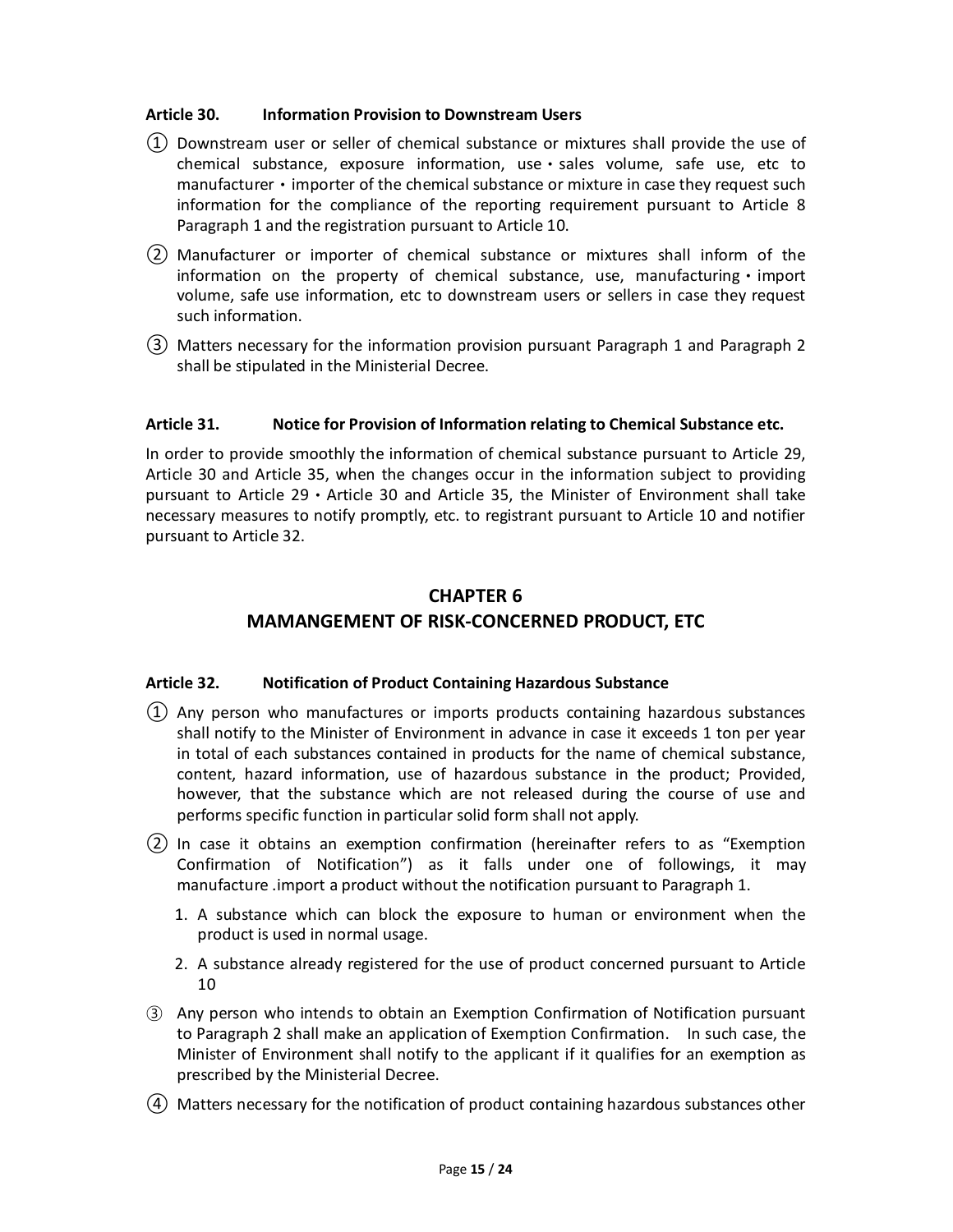than specified in Paragraph 1 to 3 shall be stipulated by the Ministerial Decree.

#### **Article 33 Risk Assessment of Product, etc**

- $(1)$  The Minister of Environment shall conduct risk assessment for risk-concerned product by each item as prescribed by the Ministerial Decree in order to prevent the risks to the human health and environment which may occur due to the chemical substance contained in products.
- ② The Minister of Environment shall urgently conduct risk assessment to determine as for the risks in case of the risk-concerned products to human health and environment known to contain hazardous substance at home or abroad.
- ③ The Minister of Environment may entrust the risk assessment to the institute designated by the Minister of Environment as professional organization related to risk assessment, if necessary in conducting the risk assessment pursuant to Paragraph 1 and Paragraph 2.
- ④ The Ministry of Environment may inform the result of risk assessment pursuant to Paragraph 1 and 2 to relevant head of central administrative agency as prescribed by the Ministerial Decree.
- ⑤ The Minister of Environment may order to a person who manufacturersㆍimports, sell and distribute products to submit necessary data for risk assessment pursuant to Paragraph 1 and Paragraph 2 or have relevant public officials visit to collect minimum free samples necessary for risk assessment.
- ⑥ Public officials who visit the business entity, etc pursuant Paragraph 5 shall present an evidence showing such authorities to a person concerned.
- $(7)$  Matters necessary for target of risk assessment, standard method and time, etc other than specified in Paragraph 1 to 6 shall be stipulated by the Ministerial Decree.

#### **Article 34 Product Safety Labeling, etc**

- $(1)$  The Minister of Environment shall decide and publish the standards of product safety labeling relating to risks, etc for each item of risk-concerned product manufactured or imported, when the risk assessment is completed pursuant to Article 33.
- ② In the standards of product safety labeling pursuant to Paragraph 1, it shall specify the hazardous substances which are prohibited to use or publish necessary standards of the contents of hazardous chemicals in product, amount of effluent or evaporation, etc.
- ③ In determining the standards of product safety labeling pursuant to Paragraph 1, the Ministry of Environment may include the safety standard of container or package in the event that it is concerned of the risks caused by the container or package.
- ④ In case that the Minister of Environment determines the product safety labeling pursuant to Paragraph 1, it shall consult with relevant heads of central administrative agencies and deliberate with the Evaluation Committee in advance.

#### **Article 35 Information Provision on Chemical Substance Contained in Product**

 $(1)$  A transferor of product which contains hazardous substances notified pursuant to Article 32 shall prepare and provide the information stipulated by the Ministerial Decree about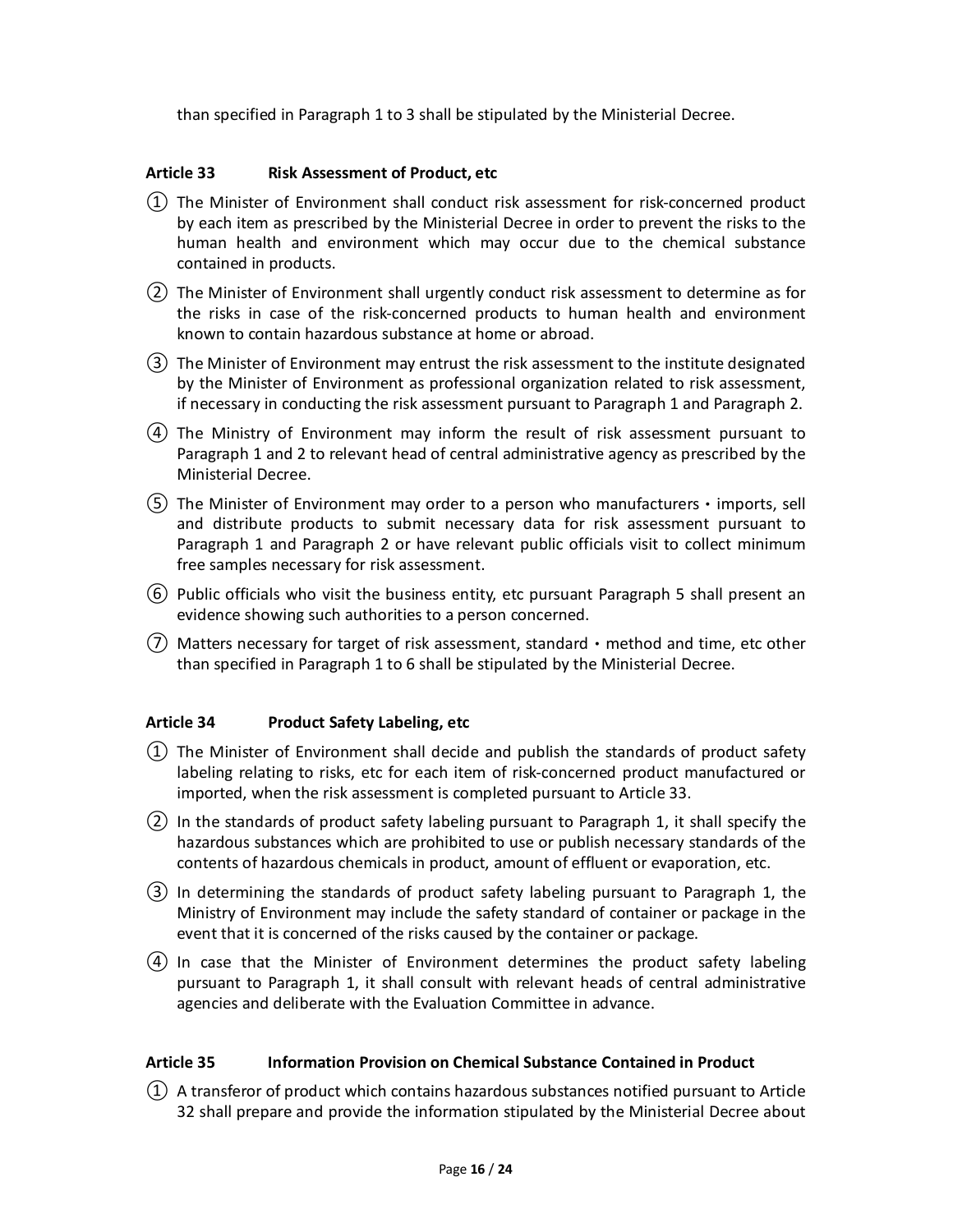name, use, conditions, etc of the substances contained as prescribed by the Ministerial Decree.

- **②** A transferor of product pursuant to Article 1 shall provide the information related to safe use when it is requested by consumers of product as prescribed by the Ministerial Decree.
- ③ Relating to the method of information provision of chemical substances containing the product, etc shall apply the same as Article 29 Paragraph 2 to Paragraph 4 or Article 30.
- ④ Matters necessary for the information provision of chemicals containing the product other than the specified in Paragraph 1 to 3 shall be stipulated by the Ministerial Decree.

#### **Article 36 Prohibition from Sales, etc**

- (1) Any person shall not sell give or import display store warehouse for the purpose of sales. giving the products which are not suitable for the safety labeling of riskconcerned product published pursuant to Article 34.
- $(2)$  Any person who intends to manufacture  $\cdot$  Import the risk-concerned products for which safety labeling standards are not published shall obtain an approvals from the Minister of Environment by submitting the data of Article 14 Paragraph 1 on chemical substance containing the product as prescribed by the Ministerial Decree.

#### **Article 37 Order of Withdrawal, etc**

① The Minister of Environment may order of necessary measures to collect, prohibit sales, dispose, etc. of products as prescribed by the Ministerial Decree in case that it is not suitable for safety labeling standard pursuant to Article 34 or when deems to cause damages to human health or environment by selling  $\cdot$  giving the risk concerned product for which the safety labeling standards are not published.

# **CHAPTER 7**

# **SUPPLEMENTARY PROVISIONS**

#### **Article 38. Registration by the appointed person of foreign manufacturer, etc.**

- $(1)$  Any person who manufactures or intends to manufacture chemical substance or product imported into Korea from overseas (hereinafter referred to as the "Foreign Manufacturer") may appoint a person who fulfills the requirement specified by the Ministerial Decree and may have him perform following tasks in lieu of a person who imports or intends to import chemical substance or product:
	- 1. Reporting of import volume and use, etc. pursuant to Article 8
	- 2. Registration pursuant to Article 10 Paragraph 3
	- 3. Notification pursuant to Article 32
	- 4. Other tasks specified by the Presidential Decree
- ② A person who is appointed pursuant to Paragraph 1 shall report to the Minister of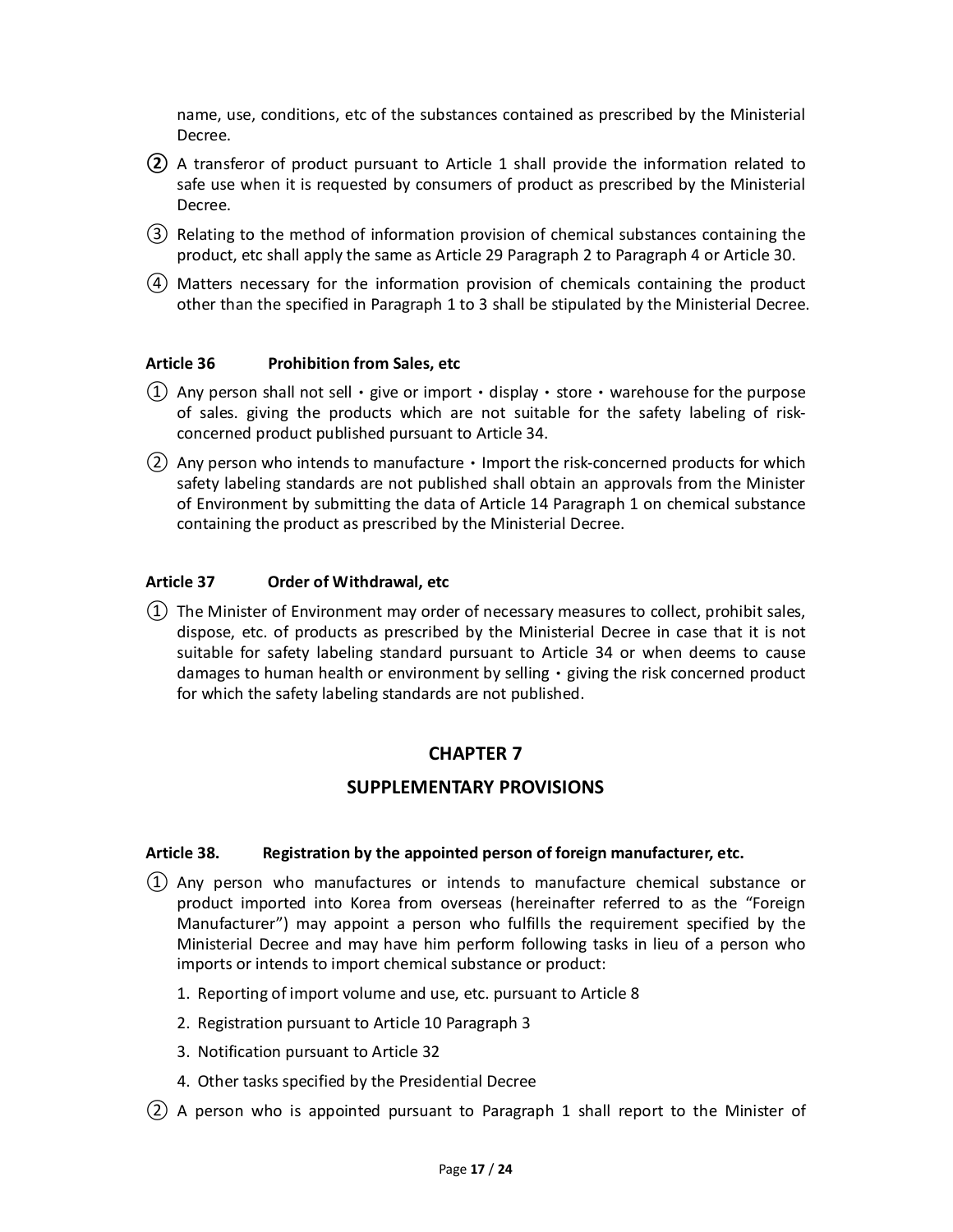Environment the fact appointed or dismissed by foreign manufacturer as prescribed by the Ministerial Decree.

#### **Article 39. Establishment·Operation of Chemical Substance Data Processing System**

- $(1)$  The Minister of Environment shall establish operate Chemical Substances Data Processing System so that any person who manufactures  $\cdot$  imports or intends to manufacture · import chemical substance or product may process the tasks prescribed by the Presidential Decree electronically such as reporting pursuant to Article 8, registration pursuant to Article 10 Paragraph 3 or notification pursuant to Article 32, etc.
- ② Matters related to establishmentㆍoperation of Chemical Substances Data Processing System pursuant to Paragraph 1 shall be stipulated by the Enforcement Decree.

#### **Article 40. Designation · Operation of Green Chemical Center**

- ① The Minister of Environment, for the purposes of performing technology development etc. to prevent the damages from hazard and risks of chemical substance, may designate and operate the institutions prescribed by the Ministerial Decree as Green Chemical Center with the consultation of the heads of relevant central administrative agency.
- ② The Green Chemical Center pursuant to Paragraph 1 (hereinafter referred to as the "Green Chemical Center") may perform the duties set out below.
	- 1. Training and education of professional human resources for the production of chemical information, hazard examination and risks assessment
	- 2. Development of technology for the production of chemical information, hazard examination and risks assessment, reduction and prevention of risk of chemical substance, etc.
	- 3. Support of industry's activities to reduce the risk of chemical substance and to prevent damage from chemical substance in public health and environment
	- 4. Other duties necessary for the prevention of damage from hazard and risk of chemical substance.
- ③ The Minister of Environment or the head of relevant central administrative agency may support all or part of the expenses necessary for the business of the Green Chemical Center within the scope of budget.
- ④ Matters necessary for designation process, designation requirements and operation etc. of Green Chemical Center other than specified in Article 1 to Article 3 shall be stipulated by the Presidential Decree.

#### **Article 41. Revocation of Designated Green Chemical Center, etc**

- ① The Minister of Environment may revoke the designation of the Green Chemical Center or suspend all or part of its business up to six months in case it falls under any of followings; Provided, however, that it shall revoke in the case of Items 1 and 2.
	- 1. In case that the designation was falsely or improperly received
	- 2. In case that it performed any item of Article 40 Paragraph 2 during the suspension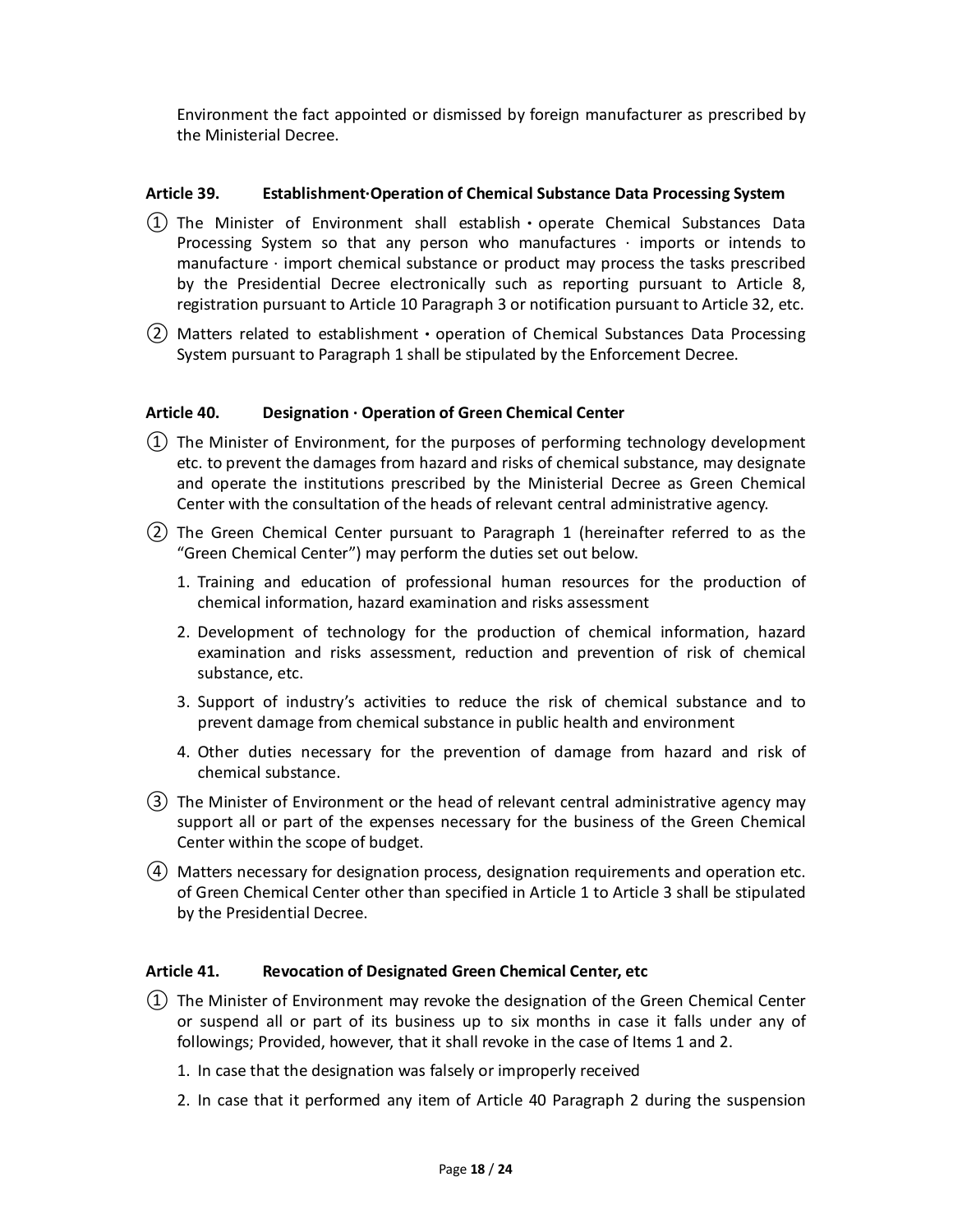period

- 3. In case that it does not fulfill the requirement of designation pursuant to Article 40 Paragraph 4
- 4. Other matters prescribed by the Presidential Decree
- ② Necessary matters for the revocation of designation and standard and procedures of suspension, etc shall be stipulated by the Presidential Decree.

#### **Article 42. Disclosure of Information of Chemical Substance**

The Minister of Environment shall disclose the information of chemical substance name, hazards, etc as prescribed by the Ministerial Decree so that general public may easily check and utilize the information of hazard and risk of chemical substance.

#### **Article 43. Report and Inspection, etc.**

- ① The Minister of Environment may order to submit necessary report or data to person listed in following subparagraphs, or may have public officials to access the facilities or business place to collect chemical substance or inspect relevant document. facility and equipment, etc as prescribed by the Ministerial Decree:
	- 1. Any person how manufacture or import chemical substance
	- 2. Any person who have to apply for the registration of chemical substance pursuant to Article 10 Paragraph 3
	- 3. Any person who applied for the exemption confirmation of chemical substance pursuant to Article 11 Paragraph 2
	- 4. Any person who manufacture .import product containing hazardous chemical substance pursuant to Article 32 Paragraph 1
	- 5. Any person who manufactures .imports a risk concerned product
	- 6. Any person entrusted with the duties by the Minister of Environment pursuant to Article 48 Paragraph 2
- ② A public official who access or inspect pursuant to Paragraph 1 shall keep and present an evidence of such authority to persons concerned.

#### **Article 44. Recording and Keeping of Documents**

Any person who falls under one of following subparagraphs shall record and maintain matters related to manufacturing .import .sales .use of chemicals substance as prescribed by the Ministerial Decree:

- 1. Any person who reported the manufacturing, etc of chemical substances pursuant to Article 8 Paragraph 1
- 2. Any person who applied for registration of chemical substances pursuant to Article 10 Paragraph 3
- 3. Any Person who applied for exemption confirmation of chemical substance pursuant to Article 11 Paragraph 2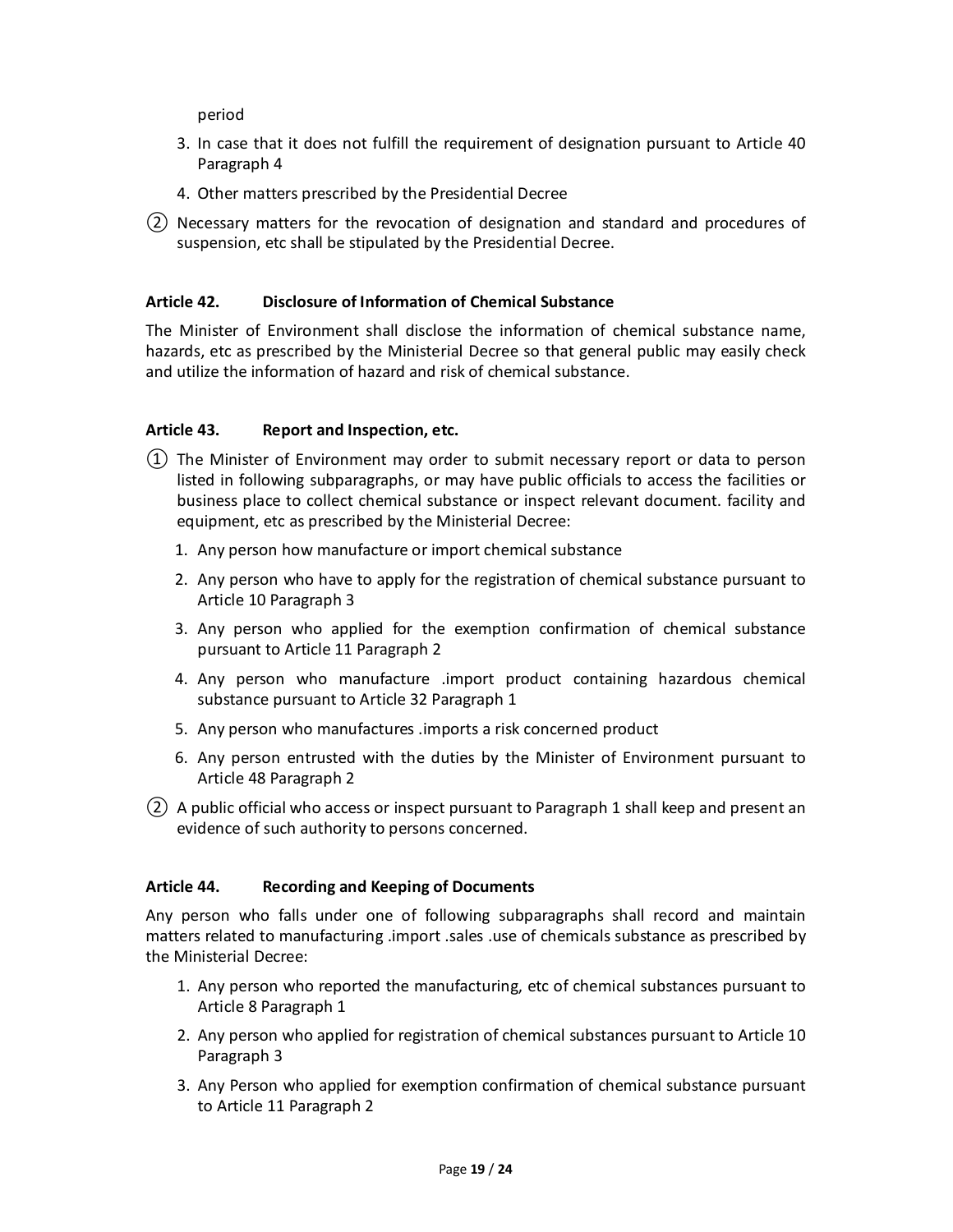- 4. Any person who made a notification of product containing hazardous substance pursuant to Article 32 Paragraph 1
- 5. Any person who applied for exemption confirmation of product containing hazardous substance pursuant to Article 32 Paragraph 3
- 6. Any person who submitted the data of chemical substance contained in risk concerned product for which the safety labeling standard has not published pursuant to Article 36 Paragraph 2

# **Article 45. Data Protection**

- ① The Minister of Environment shall not disclose the data during the granted period of confidentiality prescribed by the Ministerial Decree in case that a person who submitted the data pursuant to Article 8 Paragraph 1, Article 11 Paragraph 2, Article 12 Paragraph 1, Article 14 Paragraph 1, Article 18 Paragraph 2, Article 24 Paragraph 2, Article 32 Paragraph 1 and Paragraph 3, Article 36 Paragraph 2 requests for the data protection of the components of chemical substance, etc to protect the confidentiality; Provided, however, that it may disclose in case the data requested for the protection have already been disclosed or others fall under the data prescribed by the Presidential Decree.
- ② The Minister of Environment shall, when the data requested for the protection pursuant to the main body of Paragraph 1 does not come under the protection according to the proviso to Paragraph 1, notify the fact to an applicant of data protection.
- ③ Matters necessary for the procedures of data protection request other than specified in Paragraph 1 and Paragraph 2 shall be stipulated by the Ministerial Decree..

#### **Article 46. Fees**

Any person who intends to register .notify or confirm .obtain an approval pursuant to any of following subparagraphs shall pay fees as prescribed by the Ministerial Decree:

- 1. Registration of chemical substances pursuant to Article 10
- 2. Exemption confirmation of registration pursuant to Article 11 Paragraph 2
- 3. Amendment to the registration of chemical substances pursuant to Article 12 Paragraph 1
- 4. Approval for the use of risk assessment result pursuant to Article 19
- 5. Notification of product containing hazardous substance pursuant to Article 32 Paragraph 1
- 6. Exemption confirmation of product containing hazardous substance pursuant to Article 32 Paragraph 3

#### **Article 47. Hearings**

The Ministry of Environment shall hold hearings in order to revoke the designation pursuant to Article 23 and Article 41.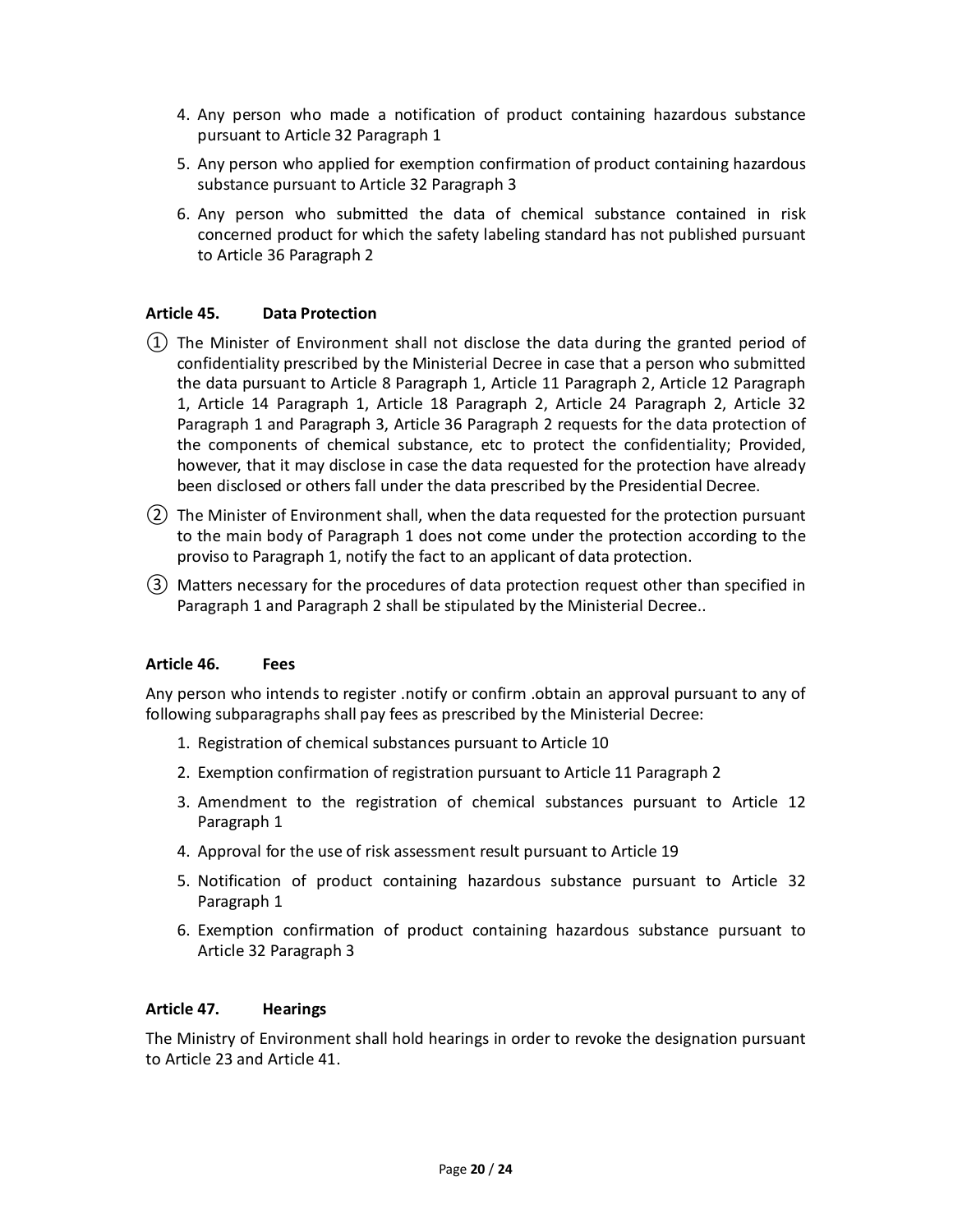#### **Article 48. Delegation · Entrustment of Authority**

- $(1)$  The Minister of Environment may delegate some of the authorities under this Act to the head of National Institute of Environmental Research or to the head of Basin Environmental Office and Regional Environmental Office as prescribed by the Presidential Decree.
- ② The Minister of Environment may entrust, as prescribed by the Presidential Decree, parts of the duties under this Act to the Korea Chemical Management Association established in accordance with the Chemicals Control Act.

# **CHAPTER 8**

# **PENAL PROVISIONS**

#### **Article 49. Penal Provisions**

Any person who falls under any of the following items shall be punished by imprisonment with prison labor for not more than 7 years or by a fine not exceeding 200 million won:

- 1. Any person who manufacture  $\cdot$  give or import  $\cdot$  display  $\cdot$  store  $\cdot$  warehouse a product for the purpose of sales or giving which are not suitable for the safety labeling standard in violation of Article 36 Paragraph 1.
- 2. Any person who manufactures · imports a product for which safety labeling standard is not published, without submitting the data or submitted by false means, in violation of Article 36 Paragraph 2;
- 3. Any person who do not execute an order of product collection, sales prohibition, disposal, etc pursuant to Article 37 Paragraph 1
- 4. Any person who do not execute an order of emergency measures pursuant to Article 37 Paragraph 2

#### **Article 50. Penal Provisions**

Any person who falls under any of the following items shall be punished by imprisonment with prison labor for not more than 5 years or by a fine not exceeding 100 million won:

- 1. Any person who manufacture  $\cdot$  import new chemical substance or priority existing chemical substance without registration or falsely registered in violation of Article 10 Paragraph 1.
- 2. Any person who do not make registration of changes or falsely registered of changes for the chemical substance in violation of Article 12 Paragraph 12
- 3. Any person who violate the order of action pursuant to Article 13 Paragraph 2
- 4. Any person who manufacture  $\cdot$  import a product containing hazardous substances without the notification of product containing hazardous substance or falsely notified in violation of Article 32 Paragraph 1
- 5. Any person who conduct duties of Article 38 Paragraph 2 and 3 falsely as an appointed person pursuant to Article 38 Paragraph 1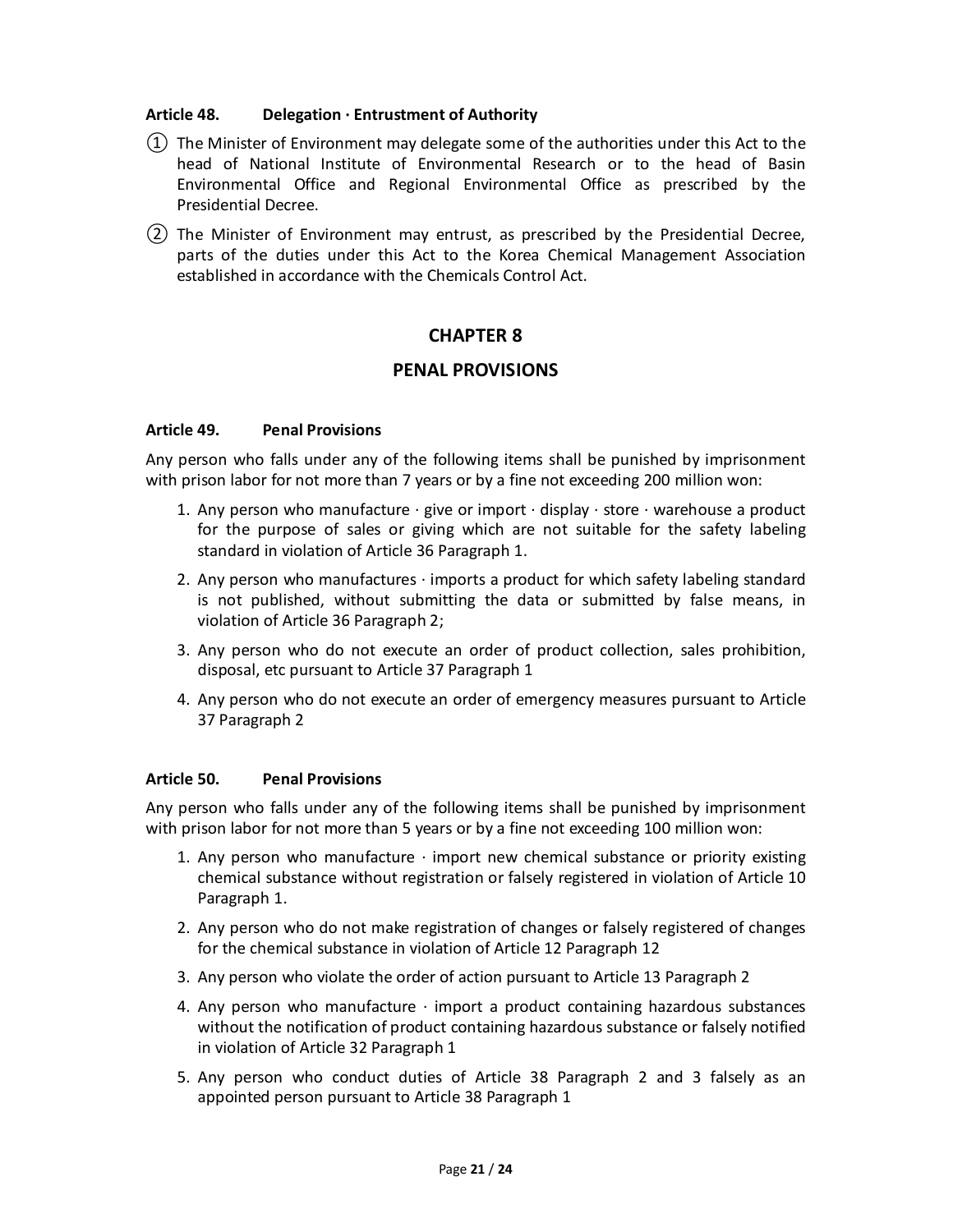### **Article 51. Penal Provisions**

Any person who falls under any of the following items shall be punished by imprisonment with prison labor for not more than 3 years or by a fine not exceeding 50 million won:

- 1. Any person who do not make a report of manufacturing, etc of chemical substance or falsely reported in violation of Article 8 (including for an appointed person pursuant to Article 38)
- 2. Any person who manufacture. Import new chemical substance or priority existing chemical substance without obtaining an exemption confirmation or falsely obtained of exemption confirmation in violation of Article 11
- 3. Any person who violate an order of data submission pursuant to Article 18 Paragraph 2 and Article 24 Paragraph 2
- 4. Any person who manufacture  $\cdot$  import a product containing hazardous substances without obtaining an exemption confirmation or falsely obtained in violation of Article 32 Paragraph 3

# **Article 52. Penal Provisions**

Any person who falls under any of the following items shall be punished by imprisonment with prison labor for not more than 1 year or by a fine not exceeding 30 million won:

- 1. Any person who do not provide an information of chemical substance or falsely provided in violation of Article 29 Paragraph 1 and Article 35 Paragraph 1
- 2. Any person who do not provide an information of chemical substance or falsely provided in violation of Article 30 Paragraph 1 and 2
- 3. Any person who do not provide an information related to safe use of product to consumer or falsely provided in violation of Article 35 Paragraph 2

# **Article 53. Dual Punishment Provision**

In case where corporation's representatives or deputy of corporation or person, users or other employee commits any of the violations contained from Article 49 to Article 52 in connection with the tasks of the corporation or person, it shall impose a fine to relevant corporation or person in addition to punishing those committed such violations; Provided, however, that such fines shall not be imposed in case where the relevant corporation or person conducted the tasks with due care and was not negligent in order to prevent such violations.

#### **Article 54. Administrative Fines**

- ① Any person who falls under any of the following items shall be imposed an administrative fine not exceeding 10 million won:
	- 1. Any person who do not make a notification of changes or falsely changed pursuant to Article 12 Paragraph 2
	- 2. Any person who do not make a joint data submission without obtaining the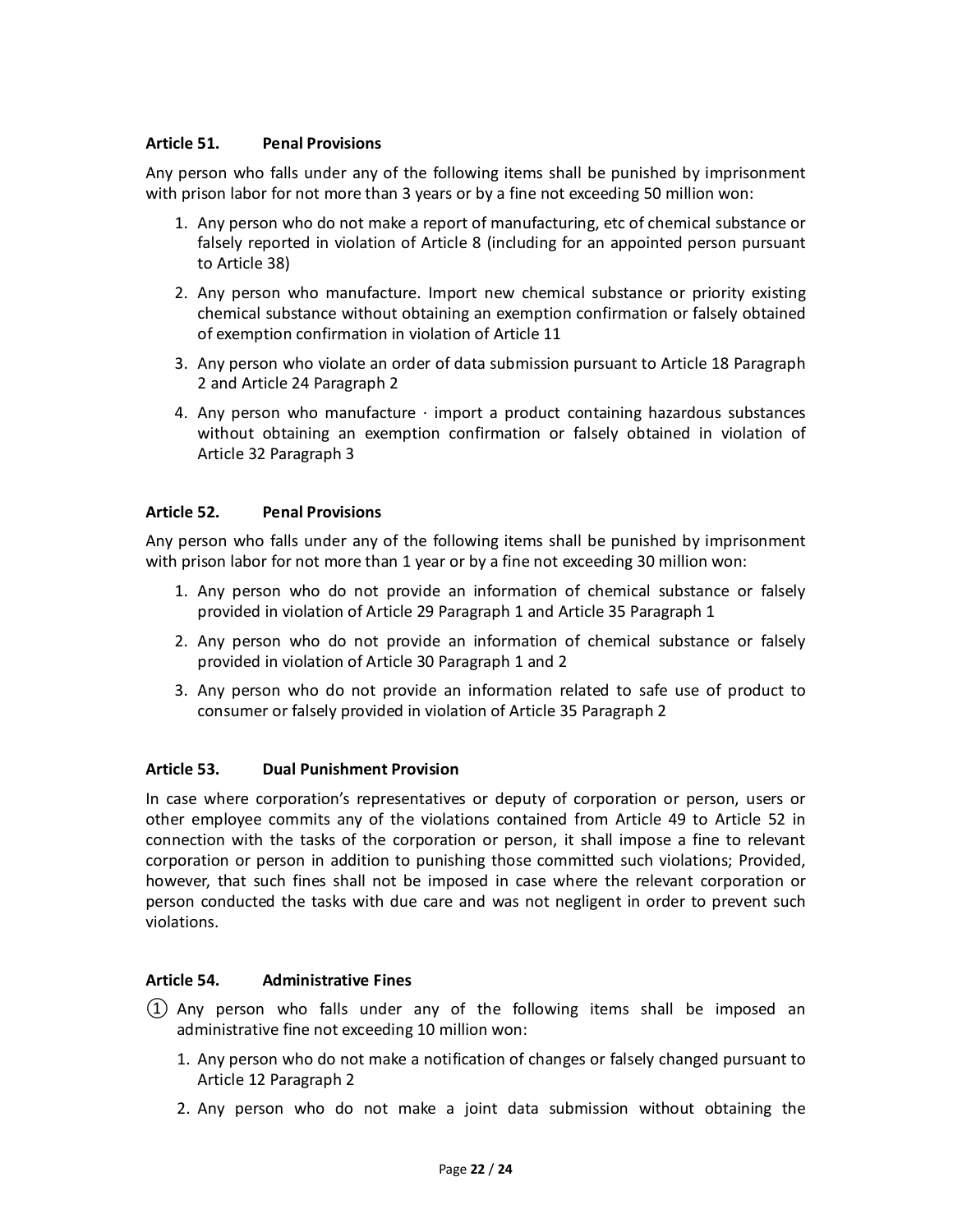confirmation of individual submission in violation of Article 15 Paragraph 1

- 3. Any person who do not inform of changes in information or falsely informed in violation of Article 29 Paragraph 3
- 4. Any person who do not report or submitted or falsely submitted and refuse. disturb or avoid the access or inspection of public officials pursuant to Article 43 Paragraph 1
- 5. Any person who violate the obligations of document recording and keeping pursuant to Article 44.
- ② The fines in the above Paragraph 1 shall be imposed and collected by the Minister of Environment as prescribed by the Ministerial Decree.

# **ADDENDUM**

#### **Article 1. Effective Date**

This Act shall enter into force on January 1, 2015; Provided, that Article 14 Paragraph 1 Item 7 and Article 24 Paragraph 1 Item 1 shall be effective according to followings:

- 1. In case that chemical substances intends to manufacture. import are 100 ton or more per annum: January 1, 2015
- 2. In case that chemical substances intends to manufacture. import are 70 ton or more per annum: January 1, 2017
- 3. In case that chemical substances intends to manufacture. import are 50 ton or more per annum: January 1, 2018
- 4. In case that chemical substances intends to manufacture. import are 20 ton or more per annum: January 1, 2019
- 5. In case that chemical substances intends to manufacture. import are 10 ton or more per annum: January 1, 2020

# **Article 2. Transitional Measures concerning Designation · Publication of Toxic Chemicals, Restricted Chemicals · Prohibited Chemicals**

Toxic chemicals and Restricted chemicals ·Prohibited chemicals designated·published in accordance with the Toxic Chemicals Control Act before the enforcement of this Act shall be deemed to have been designated·published as Toxic chemicals pursuant to Article 20 and Restricted chemicals or Prohibited chemicals pursuant to Article 27.

#### **Article 3. Transitional Measures concerning Registration of Chemical Substances**

- $(1)$  Any person who made new chemical notification pursuant to the Toxic Chemicals Control Act before the enforcement of this Act shall be deemed to have completed registration of chemical substances pursuant to Article 10 and hazard examination pursuant to Article 18. In this case, the person shall notify to the Minister of Environment by the procedure prescribed by the Ministerial Decree.
- ② Despite the latter part of Paragraph 1, the notifier shall apply for a registration of changes in case that it falls under any of Article 12 Paragraph 1.